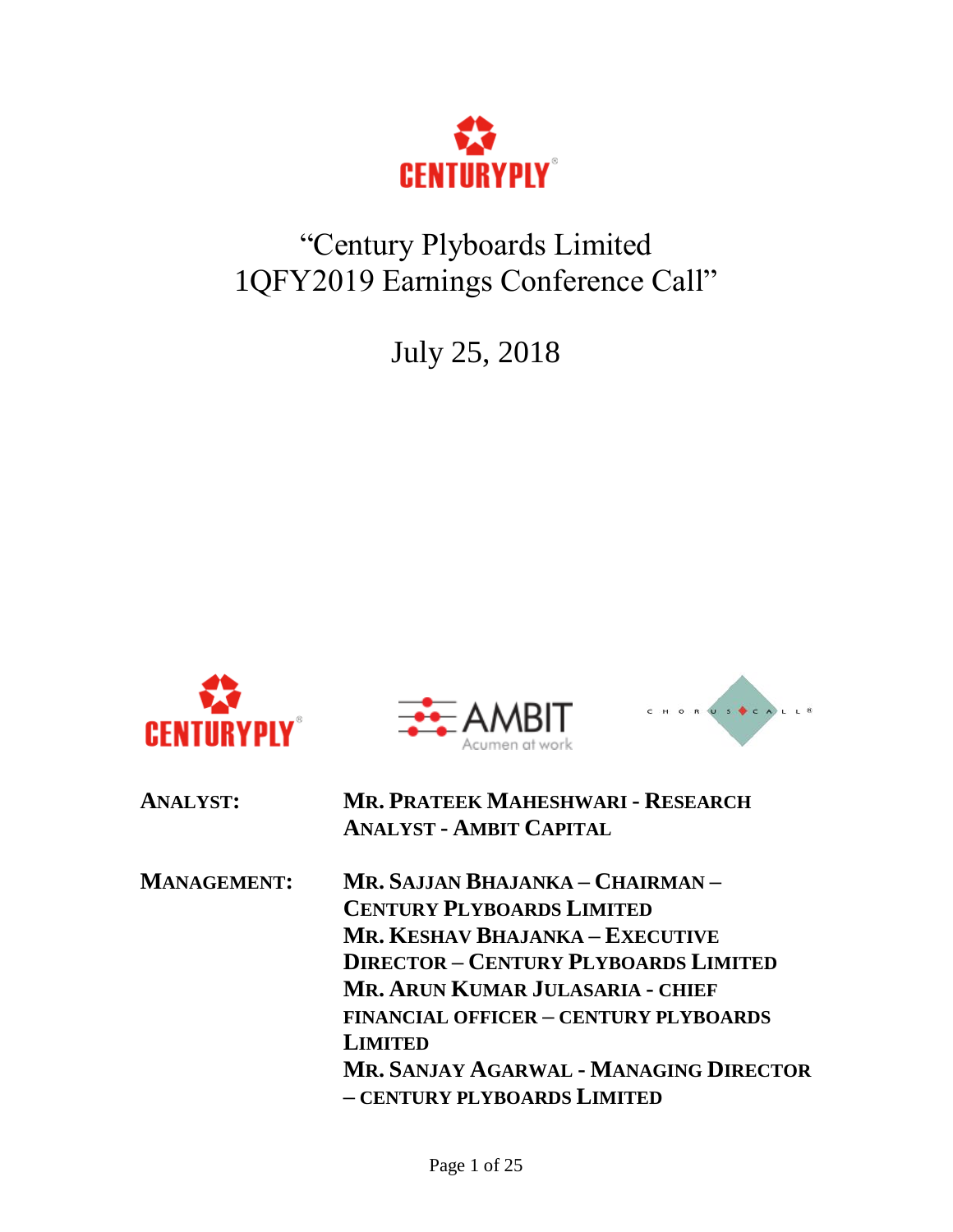

- **Moderator:** Good day ladies and gentlemen and a very warm welcome to the Century Plyboards India Limited 1QFY2019 Earnings Conference Call hosted by Ambit Capital. As a reminder, all participant lines will be in the listen-only mode. There will be an opportunity for you to ask questions after the presentation concludes. Should you need assistance during the conference call, please signal an operator by pressing "\*" then "0" on your touchtone phone. Please note that this conference is being recorded. I now hand the conference over to Mr. Prateek Maheshwari from Ambit Capital. Thank you and over to you Sir!
- **Prateek Maheshwari:** Thank you. Good day everyone and a very warm welcome. Today from the management we have with us Mr. Sajjan Bhajanka, Chairman, Mr. Sanjay Agarwal, Managing Director, Mr. Keshav Bhanjanka, Executive Director, and Mr. Arun Julasaria, CFO. Now we will begin this conference with opening remarks from the management following which we will have the floor open for an interactive Q&A session.

I would now like to hand over to Mr. Sajjan Bhajanka for his opening remarks. Over to you Sir!

**Sajjan Bhajanka:** Good afternoon. I welcome everybody to this conference. Before I hand over to Mr. Julasaria I would like to narrate general outlook. You must be curious about the impact of the GST and e-way bill. So now both the things are in place. GST at the rate of 18%, it is almost stabilized and e-way bill, which is now fully effective on plywood, so as far as GST rate of 18%, this is very much positive because earlier our implication on our company was around 28% to 30% in the various states.

> This is a positive thing and it is given us a level playing field. And you might have seen that our result like the contribution of plywood is substantially increased. So it is mainly due to the pressure on the prices to some extent raw material prices have come down, core veneer prices now particularly have come down because the unorganized player, their capacity to pay more so raw material has decreased. And e-way bill, yes still challenges are there, still people they have some methods to build the e-way bill system, like short distance they use trucks and they multiply two, three times under several e-way bill thereby they manipulate and again the under variation is very rampant. So the government like in various other states they have organized raids and other things and in plywood also in Punjab and government conducted raids on certain manufacturer. So maybe as checks and majors are strengthened b things would improve in our favour.

> All other sector we have done well. Decorative veneer was we have phenomenal this time. We had brought value wise growth and profitability also increased and laminates yes there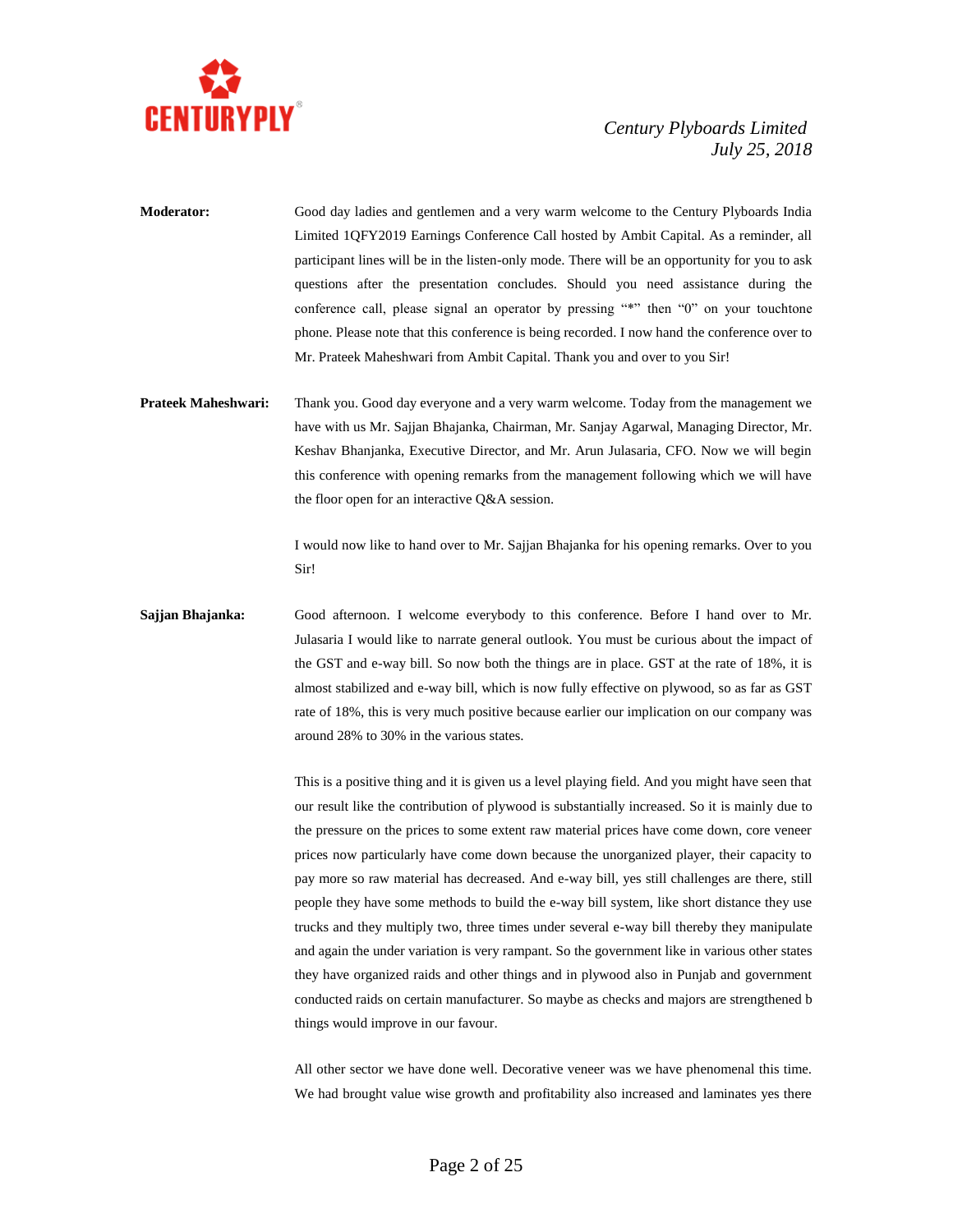

was some pressure on the prices because of the petroleum products and more particularly the phenol and these price regime, so the margin is skewed a bit. So it has done well. There is quite progress on that. This is general outlook.

Myanmar is not doing well because of the government intervention they had taken the operation in their hand and by the time, they bring out the material for auction and to our mills, it deteriorates substantially and which is no more profitability for face veneer making. So we are maybe thinking for economy, our Myanmar unit and there is not they have land distinguishing on rent, so that you can handover that and the machines we can bring to India.

Laos there is some rethinking on the part of government because this was the prime veneers because the Laos timber and this thing so gradually they have opened all other timber products to be exported except low base veneers. Veneer also they have opened core veneers made out of timber. Since we are hopeful something would be done in very near future and as far as our own effect on the face veneer mainly we are managing from the timber we will get from Solomon Island, which is again 40% or 50% cheapest than Keruing and we are getting all our requirement met through the veneer produced from Solomon and in the nearby we are targeted getting veneer from Gabon. That is another variety Okoume face veneer so which is now used by all the people and our competitors they were operate extending is the Okoume so we have not shifted the Okoume but we have started trading of Okoume veneer so we have buying veneer we are in shifting of Okoume veneer and we have been marketing it because our own availability of face veneer from Myanmar and Laos is not there so just to bring our mechanism hence it is always the extinct for veneer marketing. So we have started when this we planned to some substantially increase this is giving us independence of it like to importing veneer from Gabon and marketing to Indian customers. So that is I think can help all of you and I will now hand over to Mr. Arun Julasaria for his opening remarks and general interaction.

**Arun Kumar Julasaria:** Good evening ladies and gentlemen. First of all I would like to mention customary disclaimer that this concall is just to discuss company's historical numbers and future outlook. It should in no way be taken as an invitation to invest in the company. Results for the quarter along with detailed analysis is already emailed to most of you and also uploaded on the stock exchange and company website. I think most of you have gone through it. So I will not take much of your time and take you through on the basic numbers and macros.

> On year-on-year basis overall net revenue including other operating income increased from Rs.438.6 Crores to Rs.537.26 Crores with a growth of 22% out of that 22% growth around say 15.92% growth going from MDFs and balance from other expenses.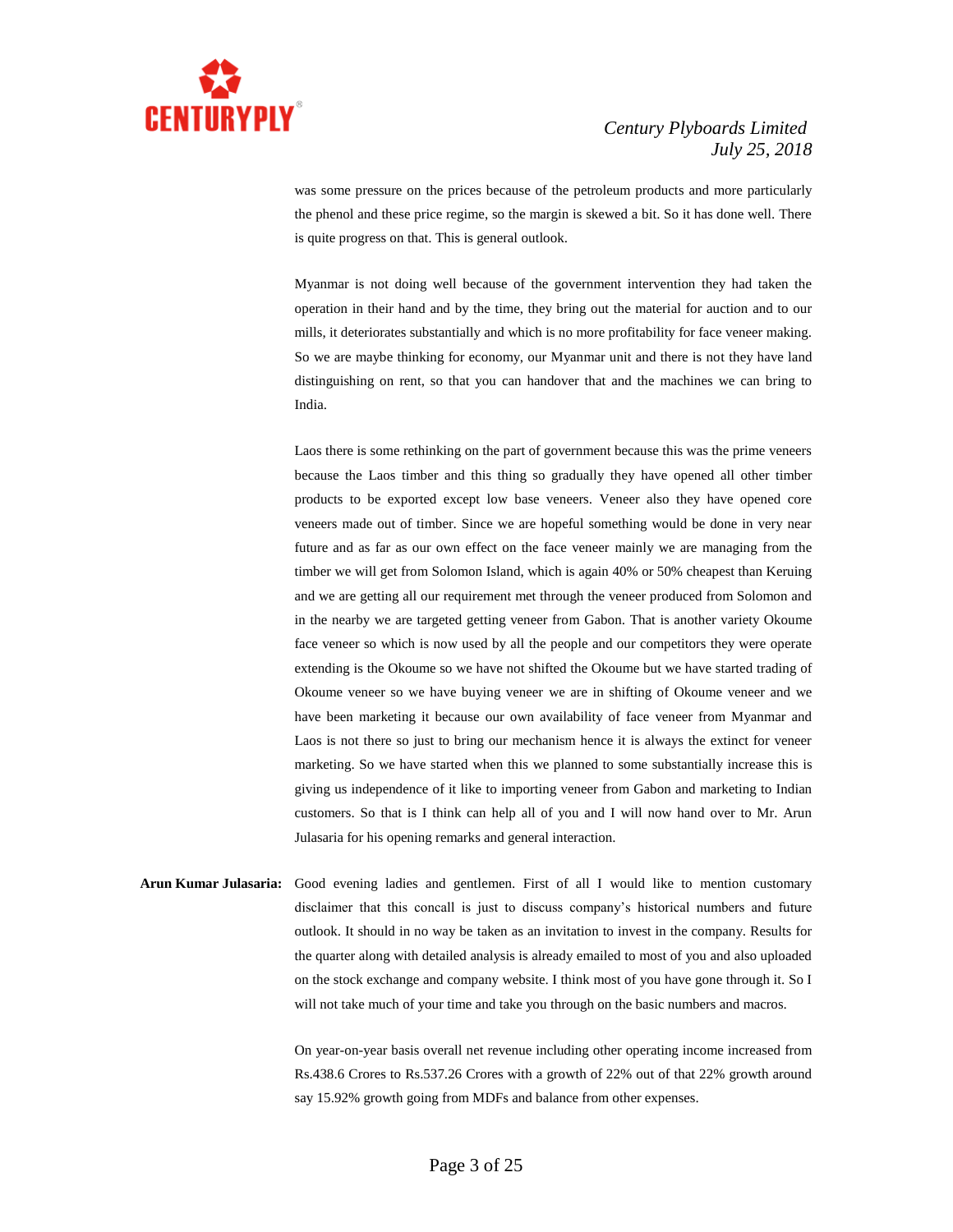

Blended EBTIDA margins improved from 14% to 16.2%, EBIT increased from 11% to 14.2%, PBT improved from 9.6% to 11.7%, PAT increased from 7.8% to 8.4%. Primary contribution for incremental profit margin is from plywood segment.

From this year, we have viewed and changed method for arriving depreciation from written down value method to straight-line method. This change has resulted in positive impact on EBIT therefore the low depreciation of 14.7 Crores.

Segmental effect on MDF was 7.72 Crores, prime at 2.63 Crores, laminate was 2.04 Crores, particleboard was 1.8 Crores and balance was mainly on account of logistics.

Now the company had two units in Assam one was set up 10 years back and one two year later. The tax exemption for units at ten years before that over last financial year, but new unit would entitled to get exemption for eight more years including current financial year.

Now as the activities at new units are ramping up, that the tax rate of the company on overall basis is now higher to about 28% compared to the 19% last year.

Going forward tax rate will depend upon change in revenue mix and revamping of MDF & New Assam Unit production but expected to be lower than 28%.

As we have accumulated MAT credit, cash outflow on account of tax will still remain at MAT or 22% approximately. The profit for the quarter has adversely impacted in this tax evasion. During the quarter adverse impact on account of foreign exchange was 13.11 Crores out of such 13.11 Crores 6.62 Crores we taken as borrowing cost and balance 6.49 Crores has impacted EBITDA margins.

Out of total 13.11 Crores, 2.03 Crores is realized loss and balance 11.08 Crores is mark-tomarker loss or notional loss. In order to bring this also and some products various movement we have reduced our foreign exchange exposure by almost 33% that is from INR equivalent 365 Crores on March 31, 2018 to 243 Crores on June 30, 2018. We have reinstated our liability, on the basis of 68.58 per US dollar and 79.85 per Euro. Out of total exposure of our earnings 88% plus in US dollar and balance are mainly during Euro. As on date almost all of our exposure is unhedged.

Now if we come to segments, the volume of plywood increased by 8%, the value growth increased by 3%, difference due to change in product mix, we are now focusing more on mid segment products whereas growth potential is better. Overall, plywood segment is showing marginal degrowth because of substantial lower sale of commercial veneer. The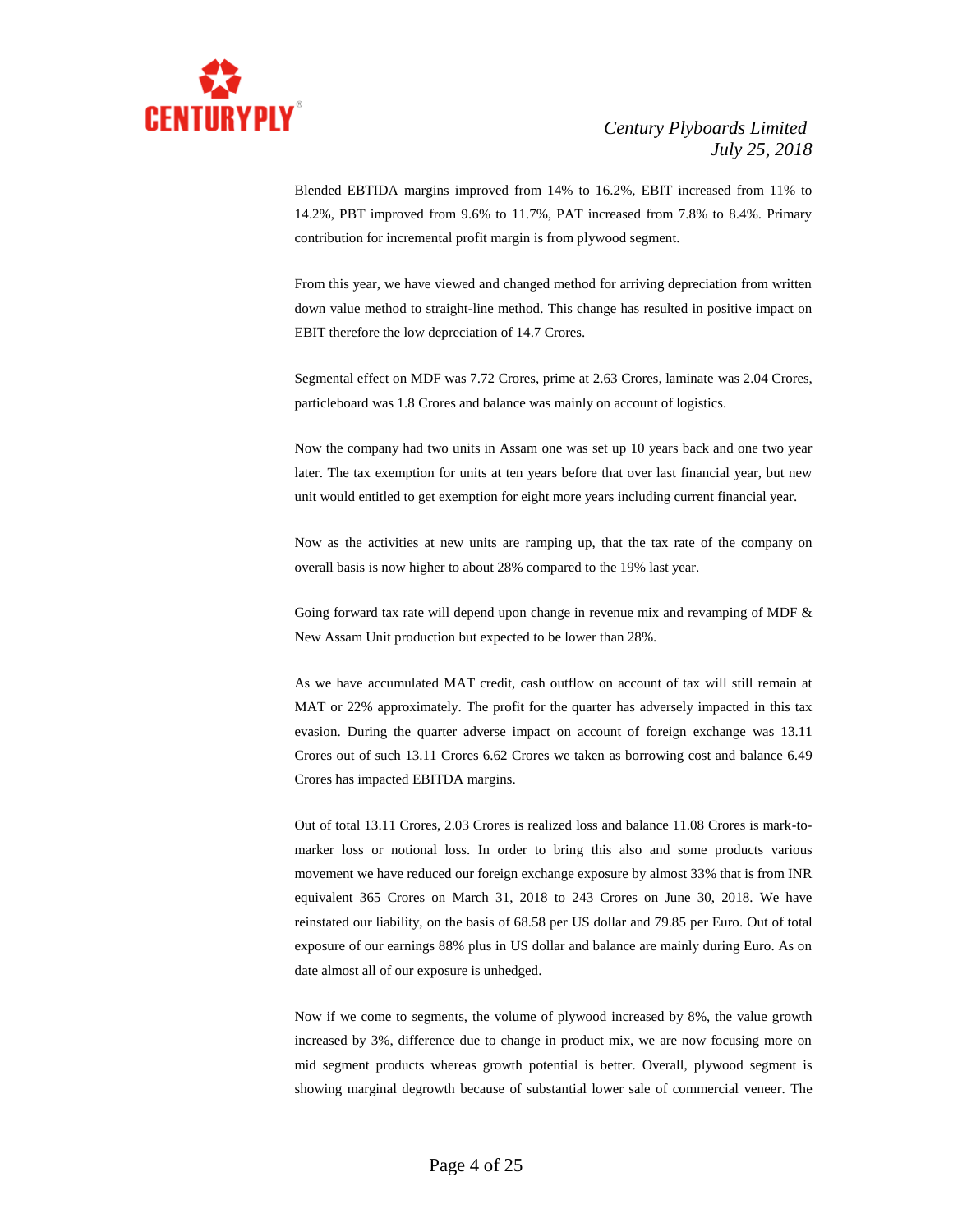

profitability of plywood segment has gone up to the combined reasons of getting back profitability at our Guwahati or Assam factory, lower ad spend, change product mix, better profitability in our decorative veneer and reduced cost of veneer, we expect to achieve 16% to 16.5% EBITDA margins in plywood segments for whole year.

The value growth in laminate division was 30% and value growth was 27%. Profit margins were under pressure primarily due to increase in raw material cost, which is yet to be fully passed on. With the new line operational the capacity for the laminate for this quarter were at 85%. With ramp up of more capacity and improvement in realization we expect profitability in the laminate segment to improve from Q2 onwards.

MDF division operated at 66% capacity. In view of introduction of new capacities in the market, we have now focusing more on capturing market share rather than profitability. We have also introduced some technical changes, which will bring down our chemical and power cost, effect of which is from Q2 onwards with savings on account of chemical and power cost and also expected ramp up the production, we expect profitability improve from Q2 onwards.

Y-o-Y basis particleboard performance had improved substantially and was reached to the desired EBITDA margin above 25%. The primary reason for improvement in profit margins were more focus on prelaminated board, which is a value added product and sharing of marketing cost, which is new operational MDF. We expect to maintain these profit margins in coming quarters.

In logistics business apart from stable operation we also had exceptional income of about 3.5 Crores on account of SEIS license entitlement and ground rent refund which added to the profitability of the quarter. Going forward the business is expected to remain stable.

On balance sheet the networth of company has gone up from 838 Crores to 883 Crores. Although full potential revenue from newly set up units is still to come but ROE has improved to 21% and ROCE has improved to 22%.

On debt side even after taking the major capex, the company is still very low geared with long-term debt upon equity ratio of merely 0.26 against 2 accepted by bankers. All the sectors of blended working capital cycle have shown improvement because of MDF which is the lower working capital-intensive business. Cash conversion cycle has gone up mainly because of reduction in buyer's credit liability. Last year the liability is reduced to do this company from foreign exchange rates.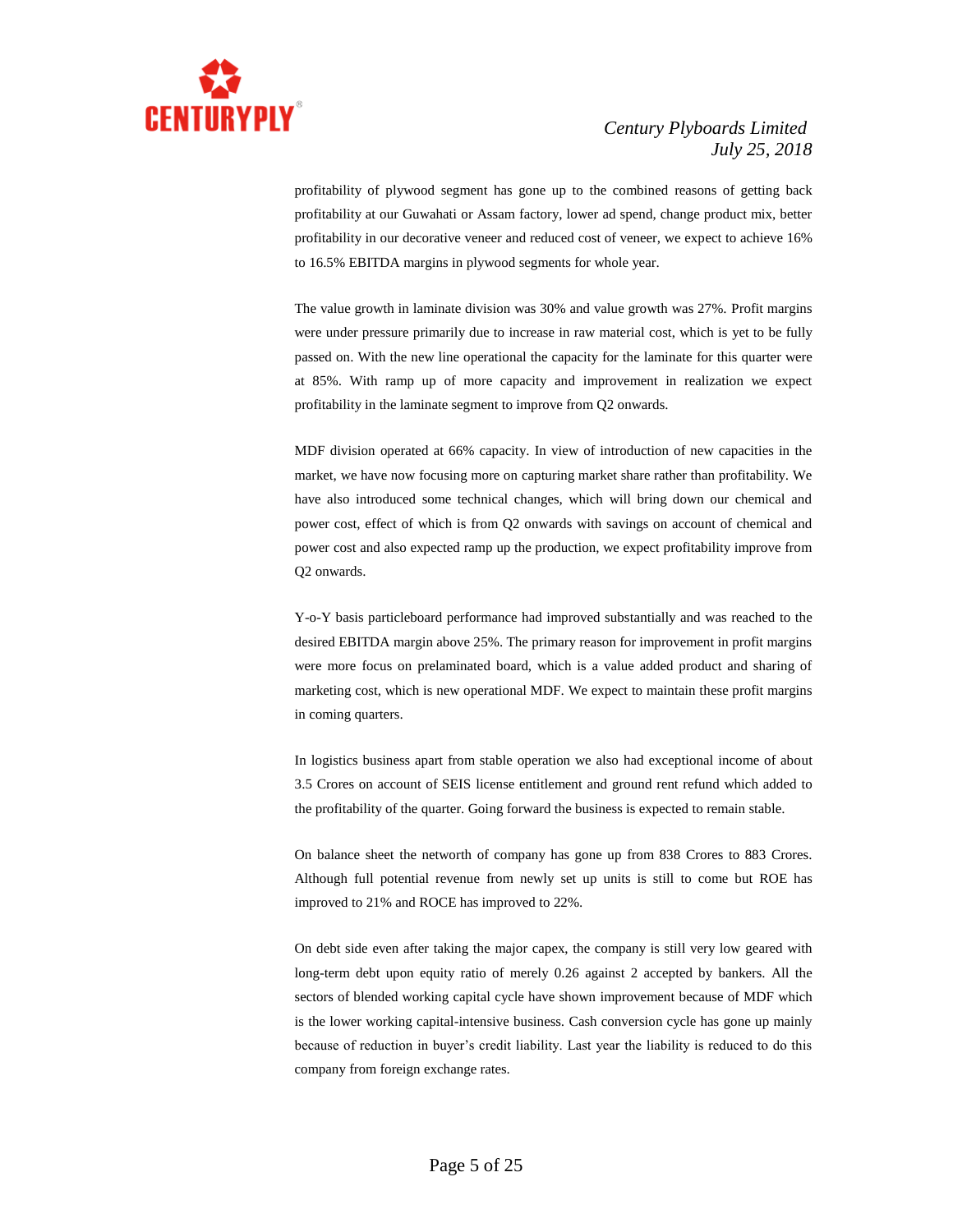

With these words, I open this conference call for questions and answers. As promoters are in the call, I request you to focus more in quality questions. The numbers can always be referred to us separately. Thank you.

**Moderator:** Thank you very much. Ladies and gentlemen we will now begin the question and answer session. The first question is from the line of Achal Lohade from JM Financial. Please go ahead.

**Achal Lohade:** Thank you for the opportunity Sir. My question was pertaining to the plywood segment. We did indicated in the last call that the growth in the first quarter could be 8%, 9% but it will improve and we are looking at double-digit growth so wanted to reassess that aspect now what is the kind of growth are you looking at for the balance nine months and also in terms of the profitability is there any has the margin improvement largely led by the reduction in the A&P spend?

**Arun Kumar Julasaria:** You are talking of plywood.

**Achal Lohade:** Plywood business Sir?

**Arun Kumar Julasaria:** First quarter we expected about 8%, 9% and I think we are around that 8% will improve and for the second quarter onwards yes we do expect that it should cross double digit maybe 10% plus to the extent, which we are still quite hopeful and our endeavors actually are now seeing to be as far as the market is positive because of the GST changes and whatever records we have taken introducing the mid segment plywood or the PVC all these things are working very, very positively so we are quite positive about it. As far as the profitability is concerned profitability, profitability I think because of basically two things. One is we have some price reduction in way of the input as far as the code is concerned and the other thing because we had this faced veneer we were selling the face veneer which at times used to be profitable, at times not so profitable and that had now reduced so that is the second reason and the third reason is we have increased prices in the month of December and then again in the month of May. Of course we are unable to take price rise as earlier we use to take 5% price rise and now a days we take very small price hike at 2.5% and 2% only so we have implemented the second periphery also and all the three reasons basically constitutes the better profitability. I think in our last call also we said that we are working. So we will be able to 16.5% or 16% I think this is the range we will work to be in.

**Achal Lohade:** 16% to 16.5%.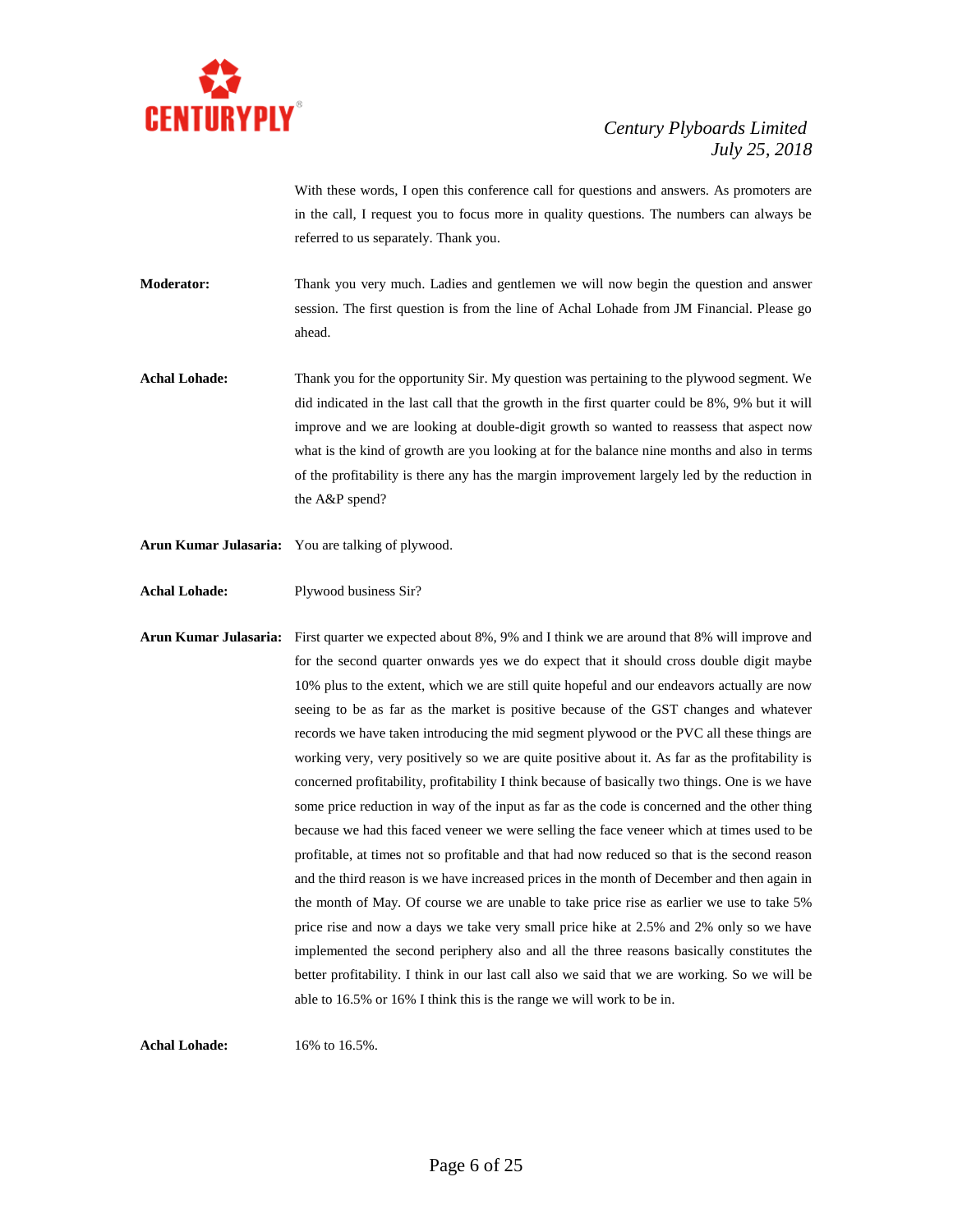

- **Sanjay Agarwal:** Above 16% it may be a little minus, little plus which all those things are being kind of control too much, it can go down a little or it can then go up.
- Achal Lohade: Correct but there is no reduction in the A&P which has boosted the margin. Has there been any reduction in the A&P.
- **Arun Kumar Julasaria:** Advertisement actually even last year also we had done a little lesser advertisement and even this year we are focusing totally on growth of our retail and our employee expense. So we are really avoiding any advertisement cost for this year also and it will depend on our competition activity. The competition will become too active in the market maybe we will have to go to advertising otherwise we will still this year also we will try and our focus because it is not only a question of money we need to put in our effort also and the effort we want to put up our efforts into our channel implement and our influencer segment there. We are working very hard and I will tell you the results I am getting are now really good. Now the TOC is really, really working well for us so I think by this year-end I think we will be able to show you a little different kind of a growth.
- **Achal Lohade:** Sorry this TOC is only for the plywood or it is across the segment.
- **Sajjan Bhajanka:** No, it is for both plywood and laminate. For MDF, we are now starting, but it will take some time now.
- **Achal Lohade:** And where are we in terms of the implementation of this TOC? How much of the distribution is already covered and what benefits are we looking at?
- **Sajjan Bhajanka:** Literally I could not get the question can you repeat the question please?
- **Achal Lohade:** Yes, so I was asking how much of the distribution we have already covered in the new TOC?
- **Sajjan Bhajanka:** Right now see we are working this TOC basically in two branches one is our Lucknow branch so we are quite happy. There are two parts basically. The two positive it is one is the supply chain which is across the country we have implemented in all the plants and all the branches and as far as the self TOC is concerned that we had applied in only into two branches one in Lucknow and Mumbai from both these branches are now doing well they are stabilized and we had now made a plan to cover the whole country in next about nine months time we will be able to cover the whole.
- Achal Lohade: And what is the benefit you are looking at in terms of qualitative or quantitative aspects?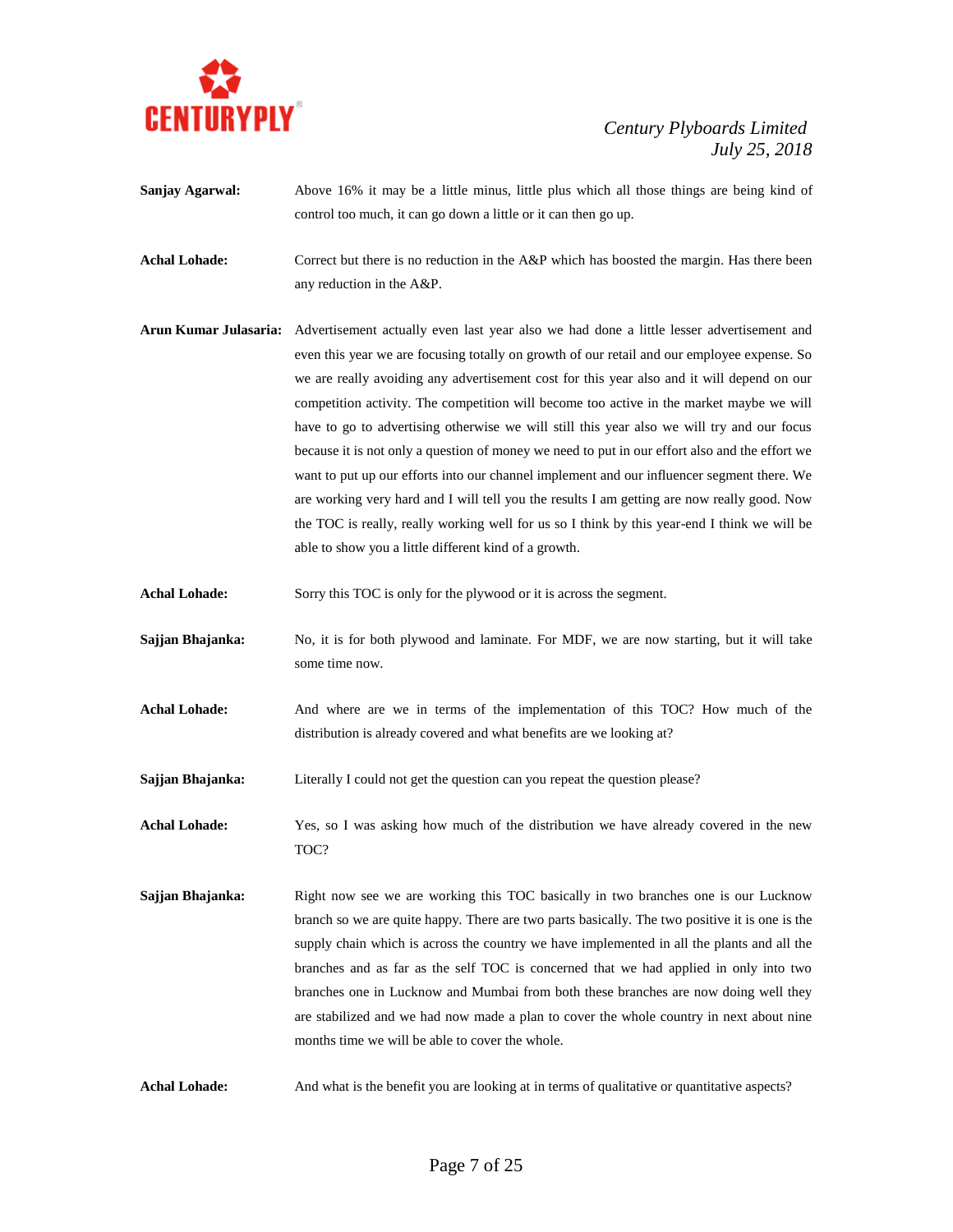

- **Sajjan Bhajanka:** This is quantitative growth. Instead of getting a 10%, we will get a 16% growth or 17% growth that is what we are looking for. Until unless you see there is no point in talking until, unless we are really doing it you see. So we hope that it will happen and we or we have been very, very hopeful on the from the results we have seen in these two branches in next quarter and the next quarter even we bought in and we have not actually probably witness it.
- **Achal Lohade:** Second question if I may Sir, on the MDF part, we earlier were looking at a strong growth as well as margin improvement; however, we see that margins have actually come off quite sharply a) what is the reason for the margin contraction; and b) how do you see the growth as well as margins for MDF business?
- **Keshav Bhajanka:** You see the reason for the margin contraction is that in the market realizations of all. Now there is a lot of competition that has come in and due to the same realizations have fallen and 5%, 6% over the course of the last quarter, bit because of this EBITDA for the MDF business has fallen and having said the same in terms of volume we actually growing at quite a healthy pace at least that we have had a close to 10% growth in terms of revenue and considering the fact that Q4 is usually a higher quarter and Q1 is basically a slow quarter we are very bullish on our basic ramp up volume of MDF and ideally we are closure to the end of the year we should be looking at a 80% plus capacity utilisation.
- Achal Lohade: And what kind of margin we can look at for FY2019 as a whole?
- **Keshav Bhajanka:** See we are working on a number of measures for cost reduction assuming the prices do not fall substantially below this point, I think we will look at 15% EBITDA margin blended for the entire thing.
- **Achal Lohade:** So I just had a theoretical question if it is a 15% margin the RoCE could be in single digit and would you see that that would be the case even with our peers and hence the new capacity expansion maybe is very, very limited going forward?
- **Sajjan Bhajanka:** For time being we are holding the new capacity expansion just because in last year and a half, the plywood the MDF capacity in India is more than doubled. So market cannot grow at that pace, so like earlier we claimed to put up a line of 400 cubic meters for the thinner material. So time being, we are keeping it in on us. So first we would like to these two stabilize and to run at 75%, 80% and as Keshav explained we had taken many cost cutting measures with some this special equipments for glue we have installed which will reduce our glue cost by 20%, again with this some notification with the plants, which reduce our power cost to 20% and like the logistic and other things and we had borrowed very limited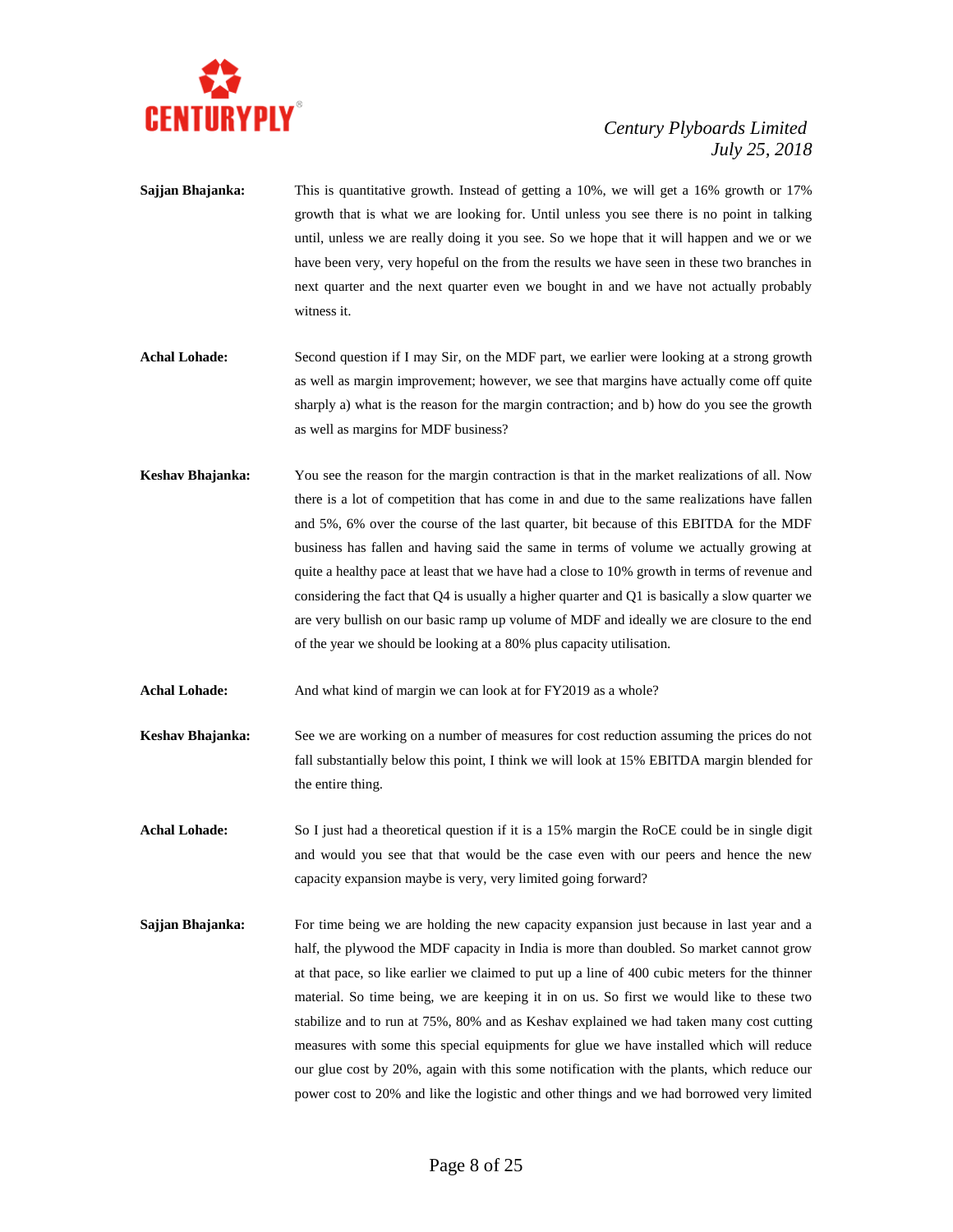

amount for this project. Mostly it has been taken care from the internal accruals, at the moment, our outstanding on account of MDF is investing 150 Crores; term loan on account of MDF so that way we are cutting on the interest cost also.

Achal Lohade: Understood. Thank you so much for the answer Sir. I will come back in the queue for further questions. Thank you.

**Moderator:** Thank you. The next question is from the line of Nehal Shah from ICICI Securities. Please go ahead.

**Nehal Shah:** Good evening. Sir on the laminate side the volume growth has been pretty robust probably because of the capacity being enhanced but can you give some sense as to where the growth has come in is it from exports or is it more domestic led?

- **Keshav Bhajanka:** Regarding the volume growth you see last year Q1 was particularly board, same way that GST has coming in from the  $1<sup>st</sup>$  of July and the GST rate was at  $18%$  so in the month of June there was practically no offtake, so this is one reason that has led to a very high or a very good volume growth. The volume growth has primarily come in the domestic segment. The volume growth in the export segment is slightly subdued. The reason behind this is that first quarter we had several supply issues and going forward the supply issues are being resolved. So for the remainder of year, I think that we should have a similar growth to what we have curbed now. Margins have been slightly under pressure vis-à-vis raw material cost hike, but we have taken a price increase in the previous month itself. Going forward I believe margin should be at least 300 to 350 Crores higher.
- **Nehal Shah:** What has been the price increase in June?
- **Keshav Bhajanka:** 3% plus.
- **Nehal Shah:** And what is our guidance for the year in terms of revenue growth and margins.
- **Keshav Bhajanka:** We are getting aspire to a 20% revenue growth for the entire year and in terms of margins I think we are looking at slightly subdued margins between 13% and 15%.
- **Nehal Shah:** 13% to 15% EBITDA margin.
- **Keshav Bhajanka:** Yes.
- **Nehal Shah:** My last question on MDF, now with the capacities which are expected to come in or which plan and ones which are already added what is the sense in terms of the excess supplies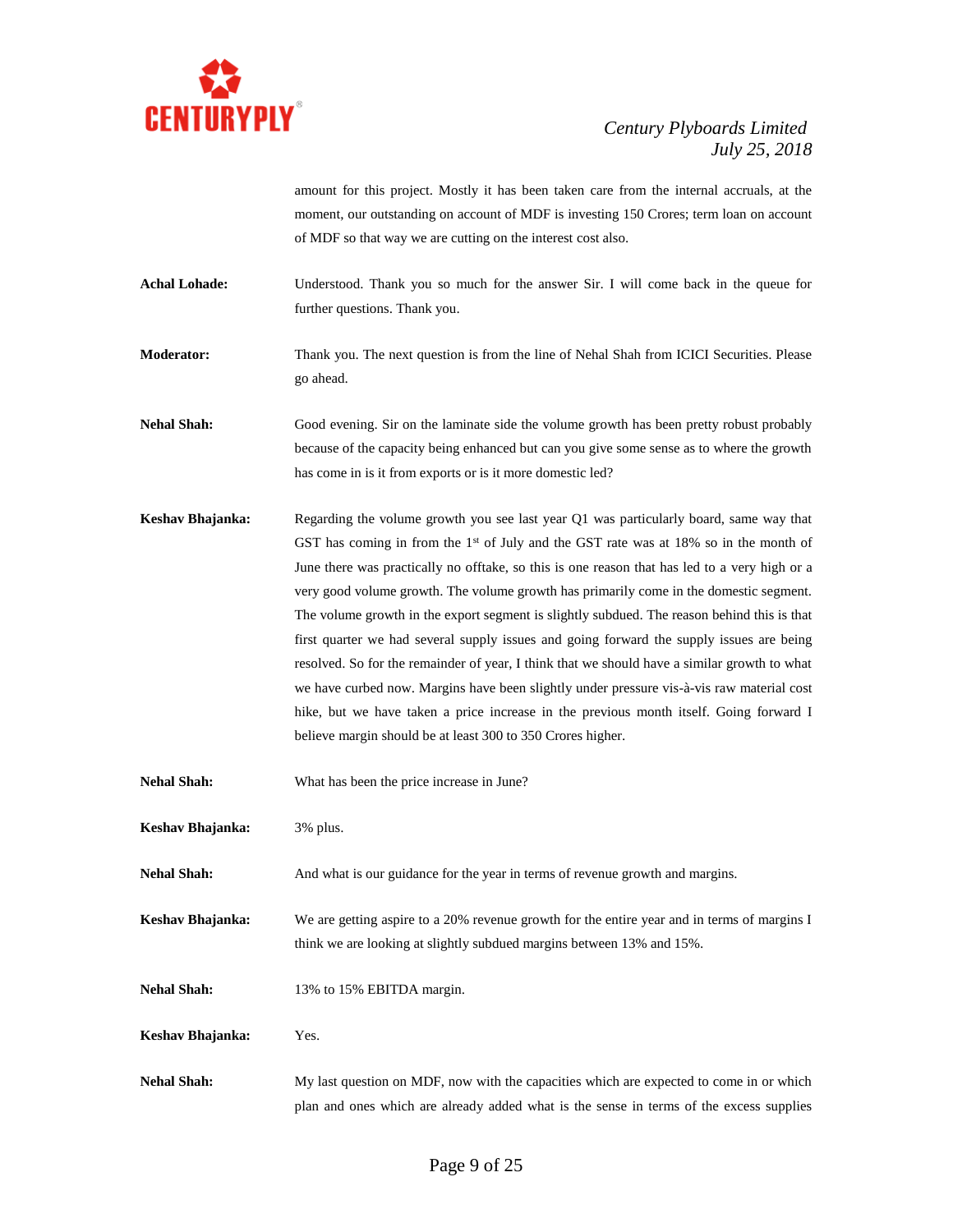

which are likely to come in and till when you expect the supply to get exhausted is it that we are probably likely to see two to three years of excess supply in the market particularly in the northern market, which is likely to put pressure on the MDF prices in us over the same period.

- **Sajjan Bhajanka:** Here I foresee more impact of work capacity of the southern market because the most of the imports was done in the South India and then the biggest capacity 1200 cubic meter it has come in the South India they bring this new plant and another plant which they still is bring in that is also in South India so north first stability would be imports not like laminating veneers they were importing lot of MDF so with dollar going up with the logistic cost come forwards to North India going up and we like us reducing the price already we have reduced by 5% so with this North India and North India like consumption is also rising so I hope so that within this financial year North India would more or less be stabilized and South they would be intent because of existing capacity business the capacity any imports but I think gradually south also would be stabilized and import would be capacity there also with dollar rising logistic cost rising and green maintaining a lower this price in south so this south would also is stabilizing in the year.
- **Nehal Shah:** But Sir one probability of exporters cuts down on price looking at the vein prices, which would have come down?
- **Sajjan Bhajanka:** India is a very small market. For exporter vis-à-vis China on capacity is 14 million. India is importing hardly 0.1 million so with this India will be significant and for Indian market only even we will not for any extra discount for release the price and we are intending one distinct is there some standards so if it is implemented then there would be challenges for the exporter to India because then they have to work up with BIS standards.
- **Nehal Shah:** And what is in our anti-dumping duty?
- **Sajjan Bhajanka:** Yes that is still continuing.
- **Nehal Shah:** Sorry.
- **Sajjan Bhajanka:** Anti-dumping is still continuing.
- **Nehal Shah:** Thanks a lot.
- **Moderator:** The next question is from the line of Shriram R. from Sundaram Mutual Fund. Please go ahead.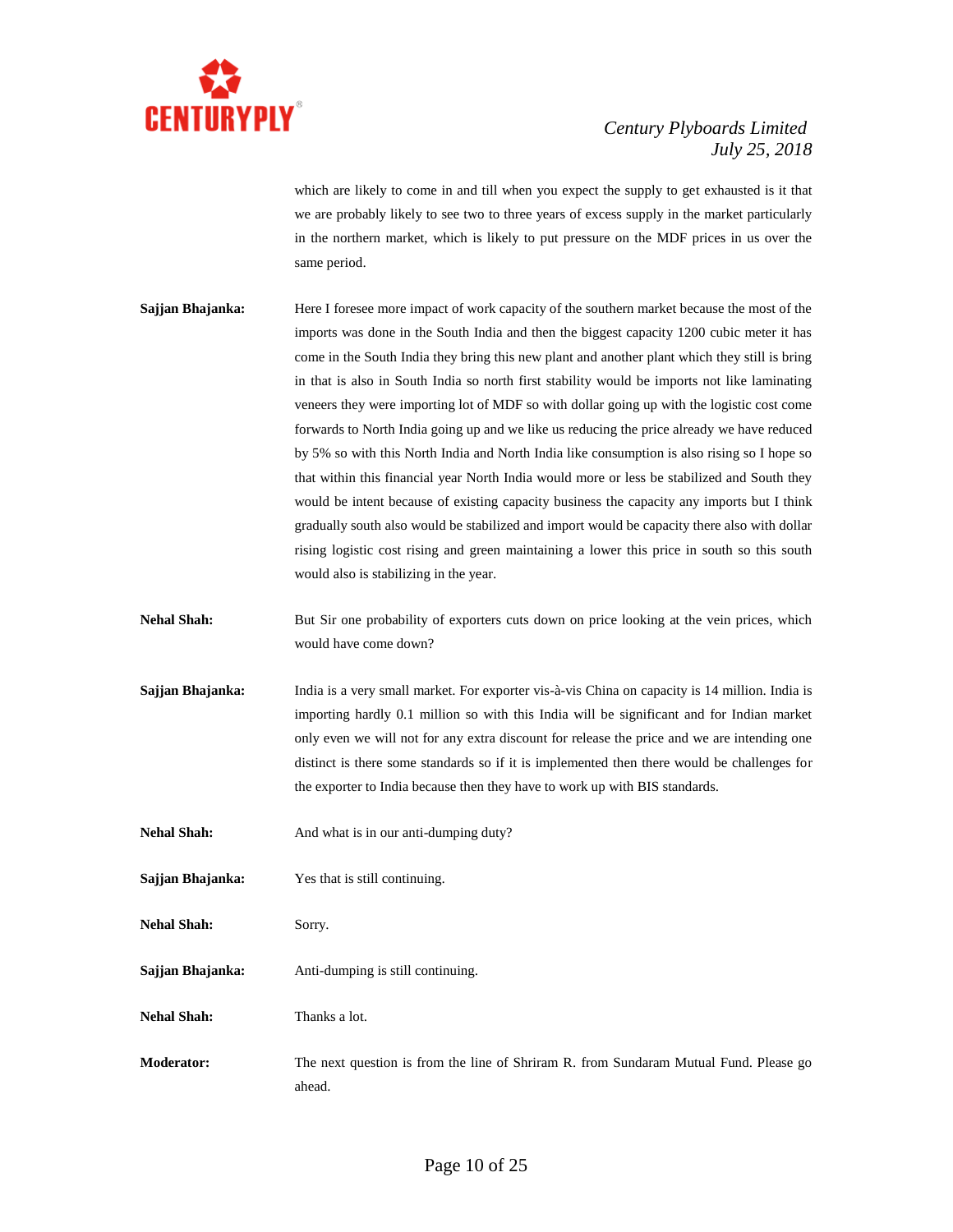

**Shriram R:** Thanks for taking my question. Couple of questions I have. So firstly on the laminate front I mean still what went from this quarter on the margins. I know that you told this before ethanol price are rising and we will further see a 300bps improvement but if I look at your competitor who would since reported the results this kind of drastic fall is not visible for him. So what one went wrong for us and is there any distance in kind of sourcing that we do that is why our margins are low throw some light on that? And secondly Sir on the commercial veneer front if I see that your volumes earlier were about 10% and that time the core plywood growth was around 2% to 3%, today we have achieved what we were trying to do at about 8% but the commercial veneer volumes have come down to 5000 odd levels. So where do we see it going I mean do we see a further reduction in commercial veneer because as I understand veneer has as better gross margin so how do you see that mix going forward Sir?

**Keshav Bhajanka:** In laminates there are two sectors to play first as I already said the crude oil prices play the big role because of which ethanol prices have pushed up melamine prices also higher and the price of paper also increased. So all of these raw material price increases hit our profitability. Having said that in exports we had supplied things to it with regards to some material because of this the high-end value exports did not take place during Q1. Now they are significantly high profit products and as such we lost about on 25% to 30% on contribution from these products so I believe going forward both these effects should be taken care of, the raw material price increases because of the fact we have already take some price hike and in terms of exports and the price is back on track. So I think going forward the margin should look high and these were the primary effects that it has improved margins.

**Shriram R:** And on the veneer front Sir?

**Sajjan Bhajanka:** Veneer was never big contributor to our profile. Veneer was mainly we were manufacturing veneer. We were basically to meet our own face veneer requirement and usually we used to sell the and we have to get some veneer into the market so now rather by decreasing of the veneer volume our profitability in plywood has increased so that way it was contributing to our the overall strategy for using better quality veneer ourselves selling the inferior grade veneer and as we were probably I said a point of view the imported price was maintained for the domestic consumption and domestic sales of veneer so that way the cost of the imported veneer being sold in the market was already have so it has not contributing that the profit. Although it was technical so that way and now again we have reinitiated it this time not manufactured veneer our own manufacturing from aboard but this time we are buying veneer from Gabon. Gabon overcapacity has been created, in Gabon now they have more than double capacity of the face veneer manufacturing out of the Acume face and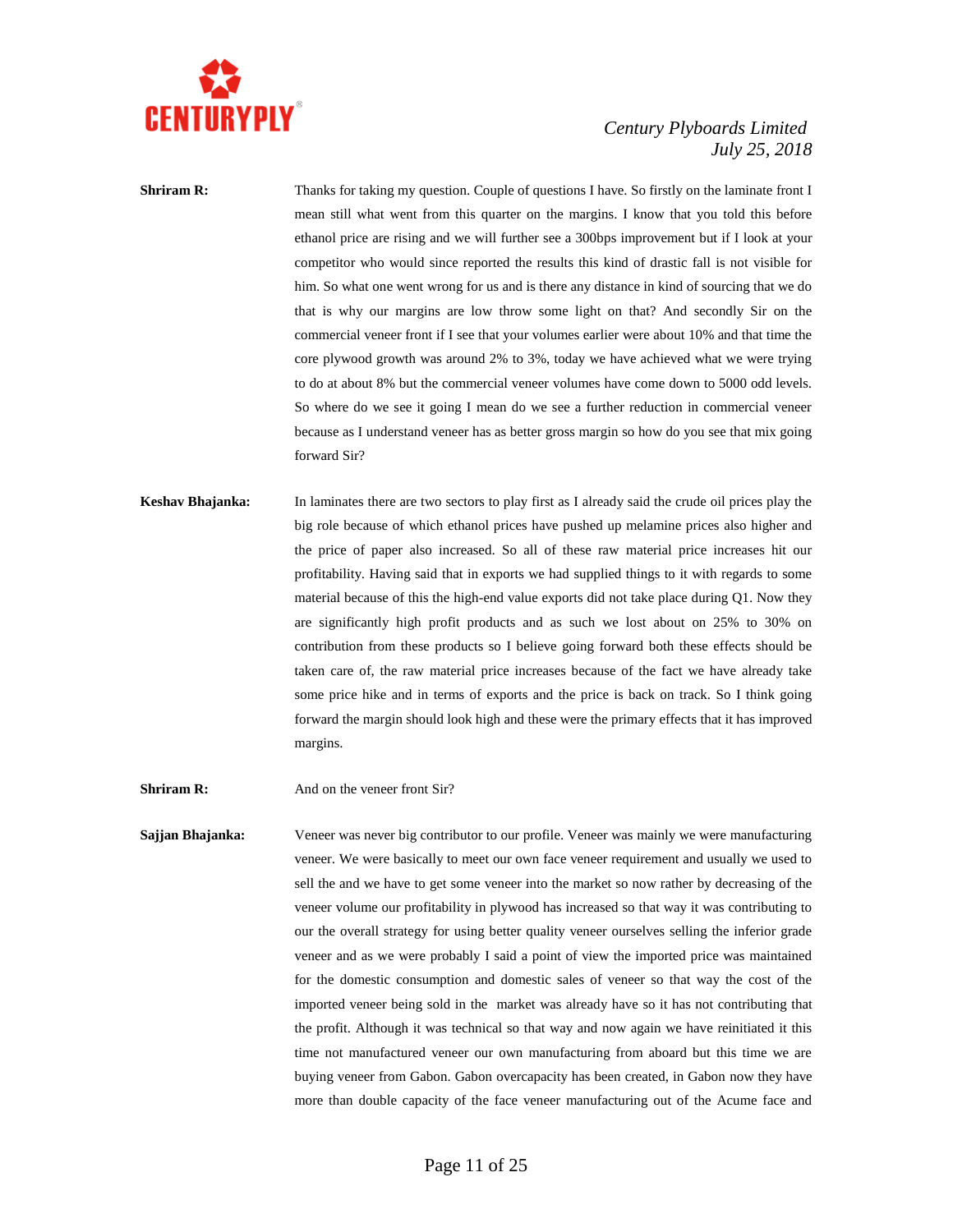

which is too high so there is a few competition there. So this one reason that we refrain from putting up another unit at Gabon that is now we are confining to importing veneer and the more than 150 containers are in transit now. So those lead time from Gabon to India in very high, it is as high three, four months so lot of veneers are in transit as and when they start reaching here and then we have another option if need arise we did give the Acume face veneer also along with the PQ which we are importing from Solomon Island.

- **Shriram R:** Sir just one more question on the MDF part, your core MDF the standard MDF actually has gone down by 5% degrowth in volumes and 9% actually you have done better on the prelam MDF front, which has been started so do we see a rise in propositions of prelam MDF here on because that has, has a better kind of realization and that is actually adding to the topline of MDF what you see on that front?
- **Sajjan Bhajanka:** You are talking of MDF or particleboard?
- **Shriram R:** The prelam MDF Sir.
- **Sajjan Bhajanka:** I think prelam particleboard you are saying.
- **Arun Kumar Julasaria:** No actually this MDF lam, pre-laminating line we installed recently so it was not installed along with the MDF line. So that time virtually we had no pre-laminated sales so this we started and it is gradually picking up so our installed capacity is around 25% to 30% is the MDF capacity is twice a 80% level then around 25% material, which are pre-laminate. Obviously that will continue to profits because that is non-profitable item that is value addition that will continue to and here in Chennai also we have another line fully in place so we have two pre-laminating lines and there this particleboard our target is gradually to go for 100% pre-lamination so we had the capacity and because particleboard to this production capacity less so we can do the 100% pre-lam.
- **Shriram R:** So what is the pre-lam capacity in Chennai?
- **Arun Kumar Julasaria:** Chennai it is around 3500 boards per day.
- **Shriram R:** Thank you.
- **Moderator:** Thank you. The next question is from the line of Kaustav Bubna from Rare Enterprises. Please go ahead.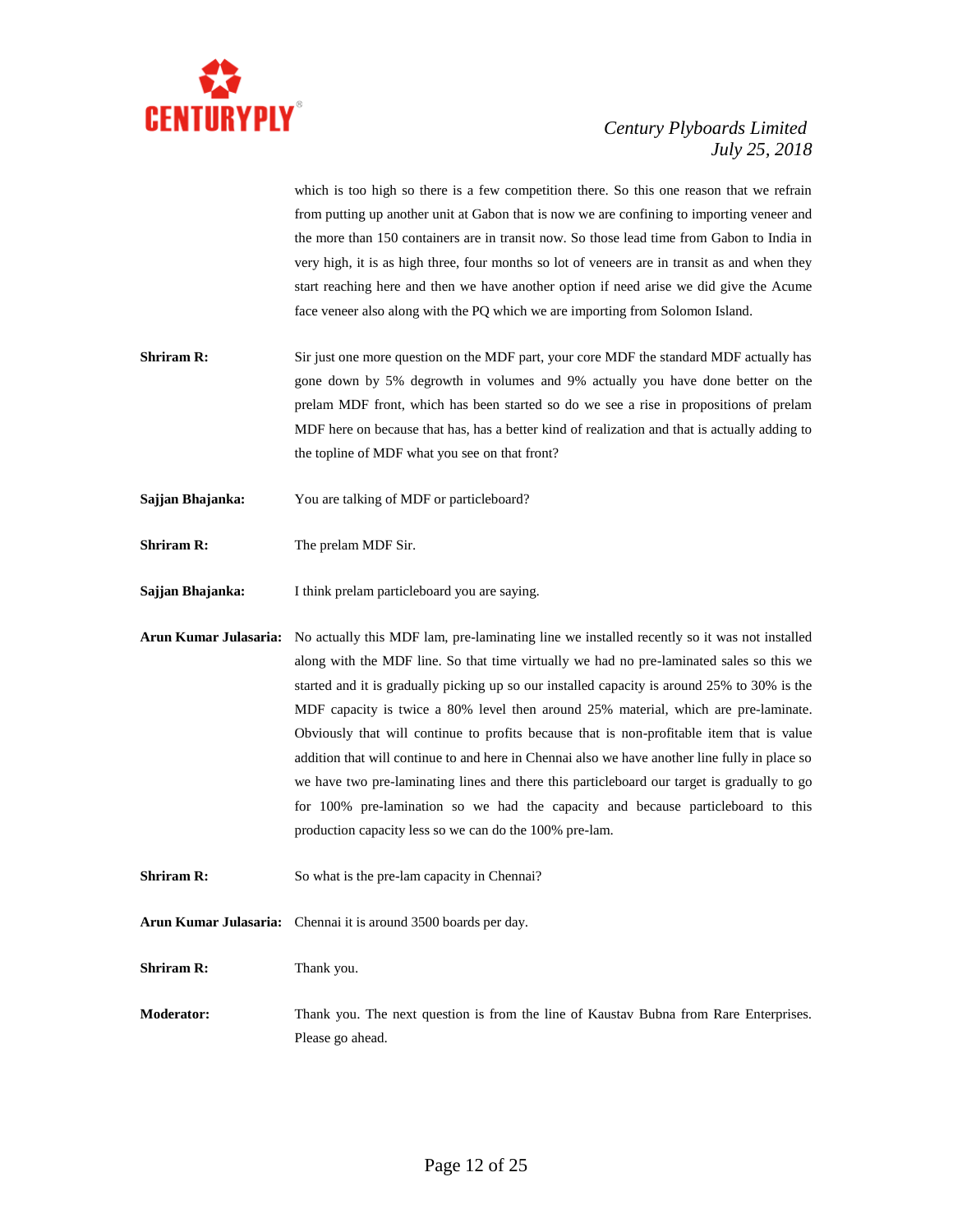

**Kaustav Bubna:** Can you please tell me the landed cost of MDF imports into India today that how our realization was within MDF so the coat there was Rs.22567 per cubic meter what would that be for landed cost of MDF imports today for one cubic meter?

**Sanjay Agarwal:** You are asking the comparison between our price and the imported cost.

- **Kaustav Bubna:** Yes as of today the latest as you have.
- **Sajjan Bhajanka:** It is approximately the same level that is in India not coming into Northern India. As far as Southern India is concerned the difference is still more than 10% to 12%, 13%, 14% depending upon the cubic thickness. The prices will ultimately not go down so much even if the prices in South India go down by nearly 4%, 5% also then the import will be really become very low because to service all the situations on five years is very, very difficult we are being implement huge stocks and for that actually there is a lot of interest cost and ware housing cost maybe alluding cost and all that. So actually the difference of about presently there was 12% to 13% in South India/
- **Kaustav Bubna:** This is after that depreciation of the rupee.
- **Sajjan Bhajanka:** Now on the market price. Now the price of imported MDF has come down by around 10% in last three, four months international prices has come down but there is 6% the rupee appreciation and the dollar appreciation. So that is after countering that now in last three, four months I think so imported MDF come down by net by 4%.
- **Kaustav Bubna:** Also wanted to know your cost what will I think after this temporary pricing I mean what and assuming to get to even 10 million cubic meters in the next few years more capacity would have to be added what would we say over the period of three to five years of sustainable growth margins for this business and for this MDF business and let us say 85% capacity utilization, MDF capacity utilization?
- **Sajjan Bhajanka:** MDF is growing at a very faster face but face is not that fast like in six months capacity is double so the growth in demand cannot match that southern upswing in the supply, but gradually it will be stabilized, because it is growing as a much faster it done growth in plywood and there has been history all over the world wherever the MDF is started whenever, wherever it is stated picking up it picks up very fast like happened in Turkey as and earlier in Turkey and American countries and then China.
- **Kaustav Bubna:** I understand that all I wanted to know is what would sustainable growth margins be in this business?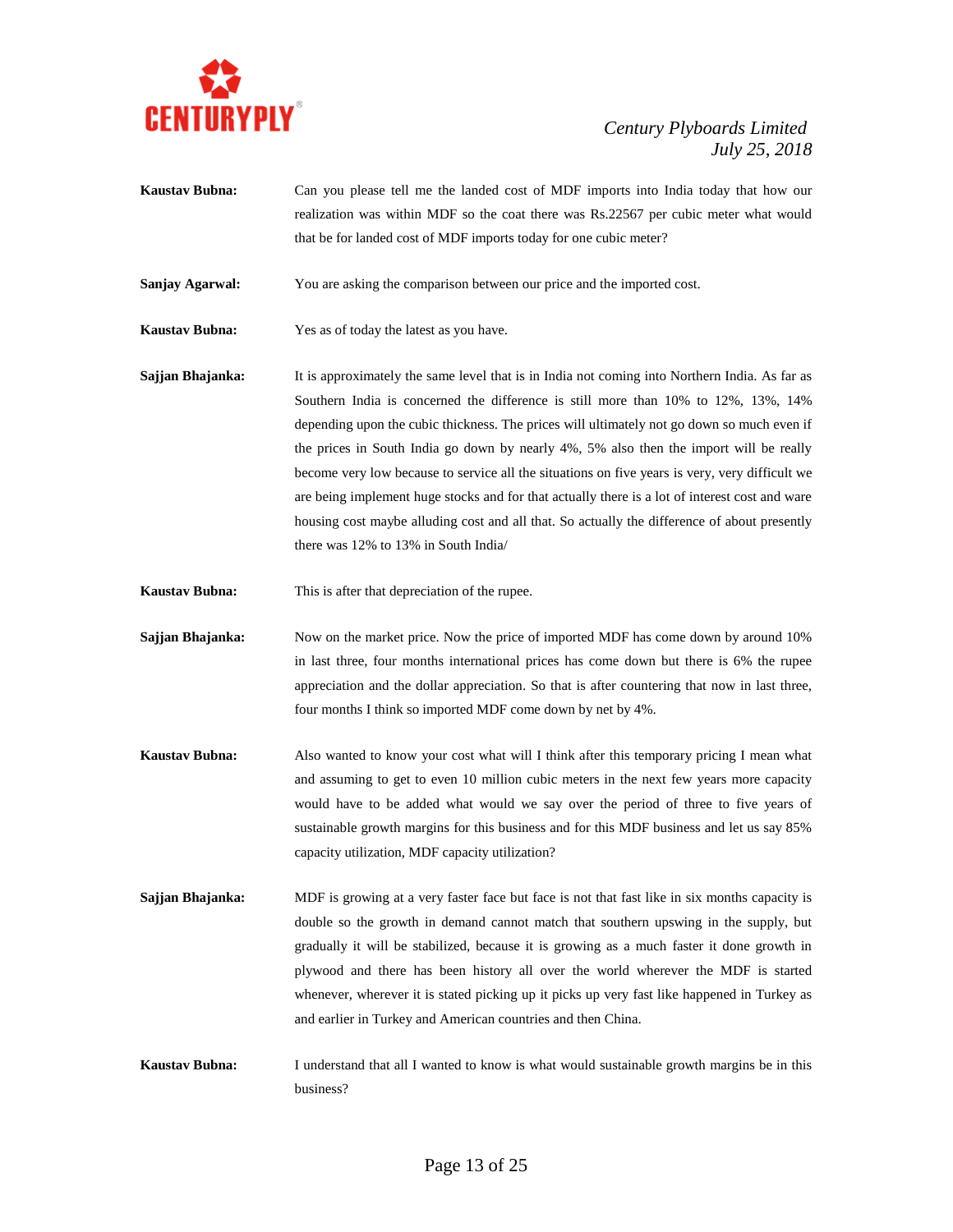

- **Sajjan Bhajanka:** Because now as we have things are not in favor of Indian manufacturers so the margins are now under pressure so maybe again what Keshav told you this quarter are you shall maintain this around 15% EBITDA but it will go up like in particleboard our EBITDA was much better this time and which market is stabilizing which now I do not foresee immediately any big capacity coming into North India. So within another four, five months value and some like the moldable increase now like MDF also has become also household name, it is available at the plywood source. Earlier it was only available to the project under a special product now like plywood MDF also it is become a commodity.
- **Keshav Bhajanka:** So gross profit margin should be between 30% and 35% we should need sustainable gross margin.
- **Kaustav Bubna:** Gross profit margin should be between 30% and 35% you are saying.
- **Keshav Bhajanka:** Yes.
- **Kaustav Bubna:** Over a period of you are basically making this estimate after understanding the market scenario for the next three years is that right?
- **Keshav Bhajanka:** No, I am talking for an ex-laminate right now the market scenario is buying unstable so going forward the visibility we have for the current year we are looking at gross margins anywhere between 30% and 35% going forward post that they should definitely rise.
- **Kaustav Bubna:** So that was the main question. Thanks for clarifying that and also wanted to understand this plywood business we have seen raw material prices come down and I miss the initial part of the call why is that and is that to stay?
- **Sajjan Bhajanka:** No, there is plenty of plantation in the country and North India has become the hub of the supply of core veneer and like there are two components in plywood one is the veneer another is bloke so veneer constitutes to more than 70% of the raw material cost and then glue and other manufacturing 30%, so the veneer around 95% is the core veneer and only 5% is the face veneer on an average. So core veneer is a very big component of plywood manufacturing and core veneer prices has come down because of the plenty of plantation would available all over India in South, in North and North India though the veneer units had come up so North India is not only meeting North India's core veneer requirement but likely in collectors actually we are importing now a lot of core veneer from Varanasi, from Lucknow and seasonally the core veneer from North India is going to Kandla, is going to South India so that way and prices was really come down, this is the availability of both of liquid terms and popular veneer in North India.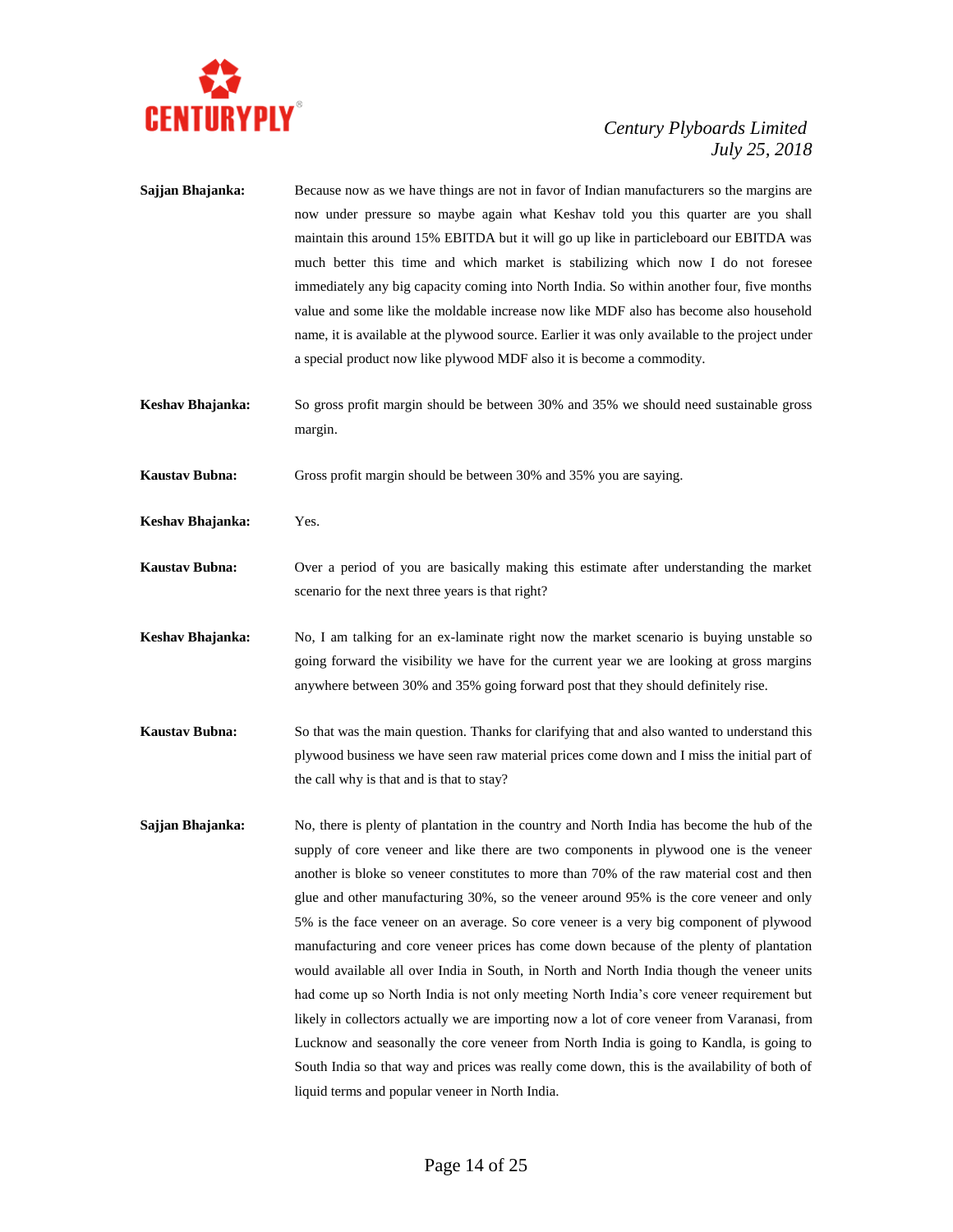

**Kaustav Bubna:** On the North side you were saying that the demand is reduced because of unorganized competition coming down is that right?

- **Sajjan Bhajanka:** Yes we have because it is simple. Earlier we were paying around 28% in British. This can be decreased to 18% and earlier the unorganized sector was almost they are paying zero duty now the total duty contribution from unorganized well negligible whereas they had more than 70% value share, volume and value, its value therefore is more than 70%. So with that thing almost zero contribution out of 3200, 3300 units to 2500 is the totally augmented 700 whereas would partially exempted only 100 units were paying the duty. So for them duty is that we increase of 18% for us there is decrease of 10% so this is a big gap, we have decreased price by 10% to pass on the entire benefit of GST whereas they had increased price by 10%, just to again the with the impact of GST and still they are facing tough competition and amongst them with the organized there is a migration from unorganized to organized so these things are can be placed. So for them there is the like liability in business.
- **Kaustav Bubna:** And just last question how is the interaction with contractors and architects going because what I understand this is understanding the structural change shift from plywood certain part of plywood to MDF our contractors basically workout and the people who come to our house basically architects are there to be check out make handmade further they basically work on commission base because they prefer using plywood because the commission they earn is high on plywood. So how are we doing how are the big companies that be it Ply, Century, Action, etc., MDF should be used in sort of plywood?
- **Sajjan Bhajanka:** Like earlier MDF was the only to the big contracts and through particularly through it was not through the normal marketing channel like traders and that involvement was less but gradually it is also more or less putting the plywood's pattern was same so it is now MDF is available almost to most of the shops and it is being consumed by the contractors so it is the same mechanism what understanding they had some plywood send a machine now they had for MDF.
- **Kaustav Bubna:** Great thank you so much.

**Moderator:** Thank you. The next question is from the line of Anand Dubey from VD Investments. Please go ahead.

**Anand Dubey:** Thank you for taking my question. Sir my first question is on the growth, how much do we see in FY2019 and kind of EBITDA you are making for the Century Plywood?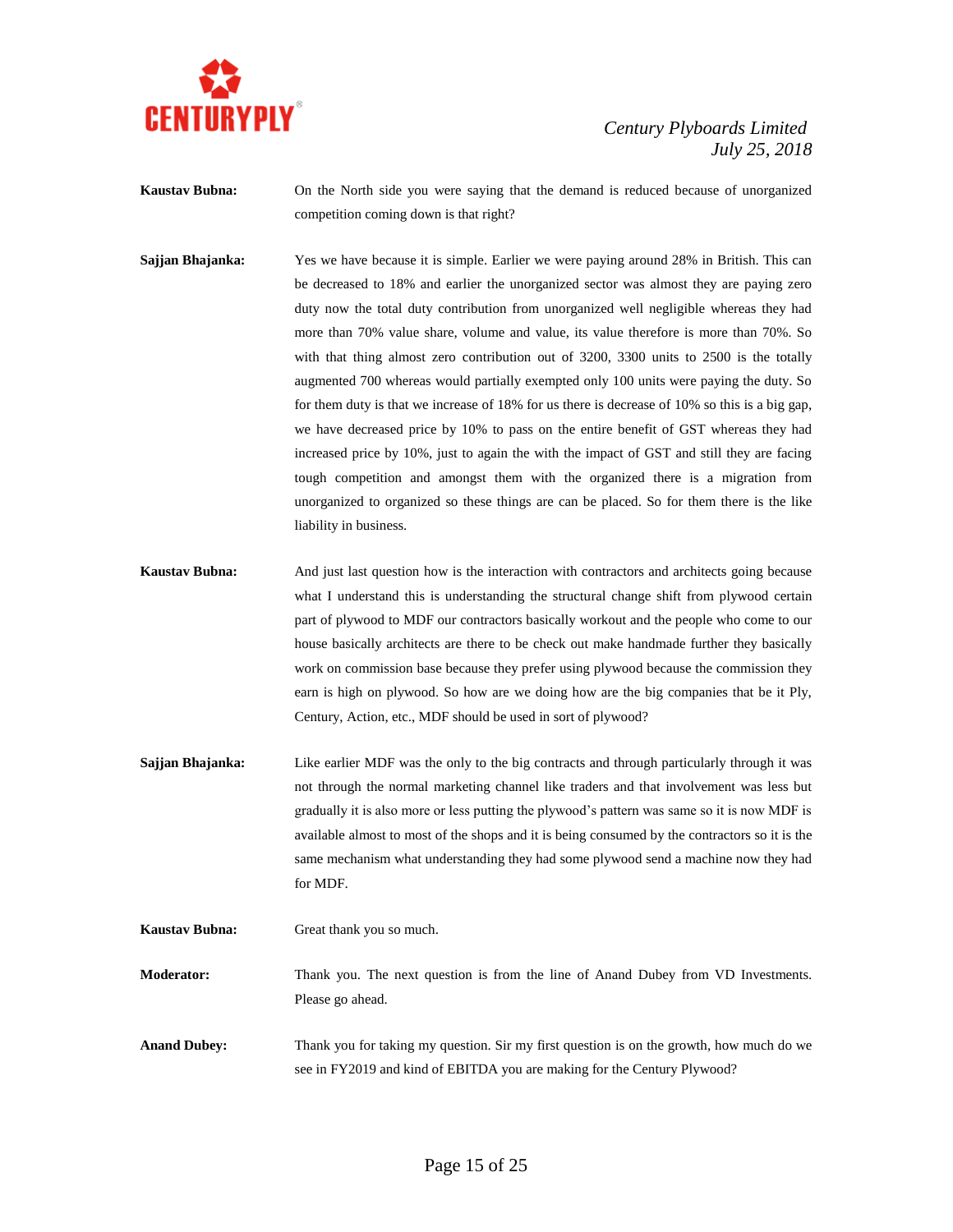

| Sajjan Bhajanka:    | Your voice is not clear. Can you repeat the question?                                                                                                                                                                                                                                                                                                                                                                                                                                                                                                                                                                                                                                                                                                                                                                                            |
|---------------------|--------------------------------------------------------------------------------------------------------------------------------------------------------------------------------------------------------------------------------------------------------------------------------------------------------------------------------------------------------------------------------------------------------------------------------------------------------------------------------------------------------------------------------------------------------------------------------------------------------------------------------------------------------------------------------------------------------------------------------------------------------------------------------------------------------------------------------------------------|
| <b>Anand Dubey:</b> | Sir how much growth do you see in FY2019 and what kind of margin in the Q1<br>consolidated basis Sir?                                                                                                                                                                                                                                                                                                                                                                                                                                                                                                                                                                                                                                                                                                                                            |
| Sajjan Bhajanka:    | We are still maintaining that our overall growth would be 25%. Our EBITDA margin would<br>be around 15% and PAT would be 10%.                                                                                                                                                                                                                                                                                                                                                                                                                                                                                                                                                                                                                                                                                                                    |
| <b>Anand Dubey:</b> | Sir my second question is pertaining to what will be the EBITDA margin in plywood and<br>the MDF, laminate and veneer in FY2019?                                                                                                                                                                                                                                                                                                                                                                                                                                                                                                                                                                                                                                                                                                                 |
| Keshav Bhajanka:    | See in plywood the EBITDA margin should at 15% to 16% in laminate we should look<br>between 13% and 15% in MDF we should look at 15% plus and in particleboard we should<br>look at 25% plus.                                                                                                                                                                                                                                                                                                                                                                                                                                                                                                                                                                                                                                                    |
| <b>Anand Dubey:</b> | Sir my third question, please explain how are the supply chain of MDF and just market<br>where MDF is sold is Rs.30 per square feet so our realization is currently this quarter is<br>22567 per cubic meter sir can you explain it about the supply chain of MDF?                                                                                                                                                                                                                                                                                                                                                                                                                                                                                                                                                                               |
| Sajjan Bhajanka:    | There is a total disconnect. I had because retail market at market it is being sold that is<br>merely and then we do not deal in that figure what is the ultimately at what square meter<br>because then their traders are involved, logistic cost is involved that is different. We are<br>majorly that the consigned to of course per cubic meter ex-factory then there would be<br>logistics cost, so sometimes it is on our account sometimes it is buyers account so that is our<br>mechanism so it has been difficult for us to answer your question, but the price in the retail<br>market is more or less stable, there is not much impact of the change of dollar or these other<br>things or more capacity with the manufacturers so that way the return market is more or less<br>above we are not seeing any decrease in the prices. |
| <b>Anand Dubey:</b> | Sir my fourth question what will be your target for long-term borrowing?                                                                                                                                                                                                                                                                                                                                                                                                                                                                                                                                                                                                                                                                                                                                                                         |
| Sajjan Bhajanka:    | I think if time permits you can come again.                                                                                                                                                                                                                                                                                                                                                                                                                                                                                                                                                                                                                                                                                                                                                                                                      |
| <b>Anand Dubey:</b> | I missed the initial remarks that you made and so I am just trying to ask this last question<br>what will be our target of long-term borrowing and what in FY2019?                                                                                                                                                                                                                                                                                                                                                                                                                                                                                                                                                                                                                                                                               |
| Sajjan Bhajanka:    | Our long-term borrowing?                                                                                                                                                                                                                                                                                                                                                                                                                                                                                                                                                                                                                                                                                                                                                                                                                         |
| <b>Anand Dubey:</b> | Yes Sir.                                                                                                                                                                                                                                                                                                                                                                                                                                                                                                                                                                                                                                                                                                                                                                                                                                         |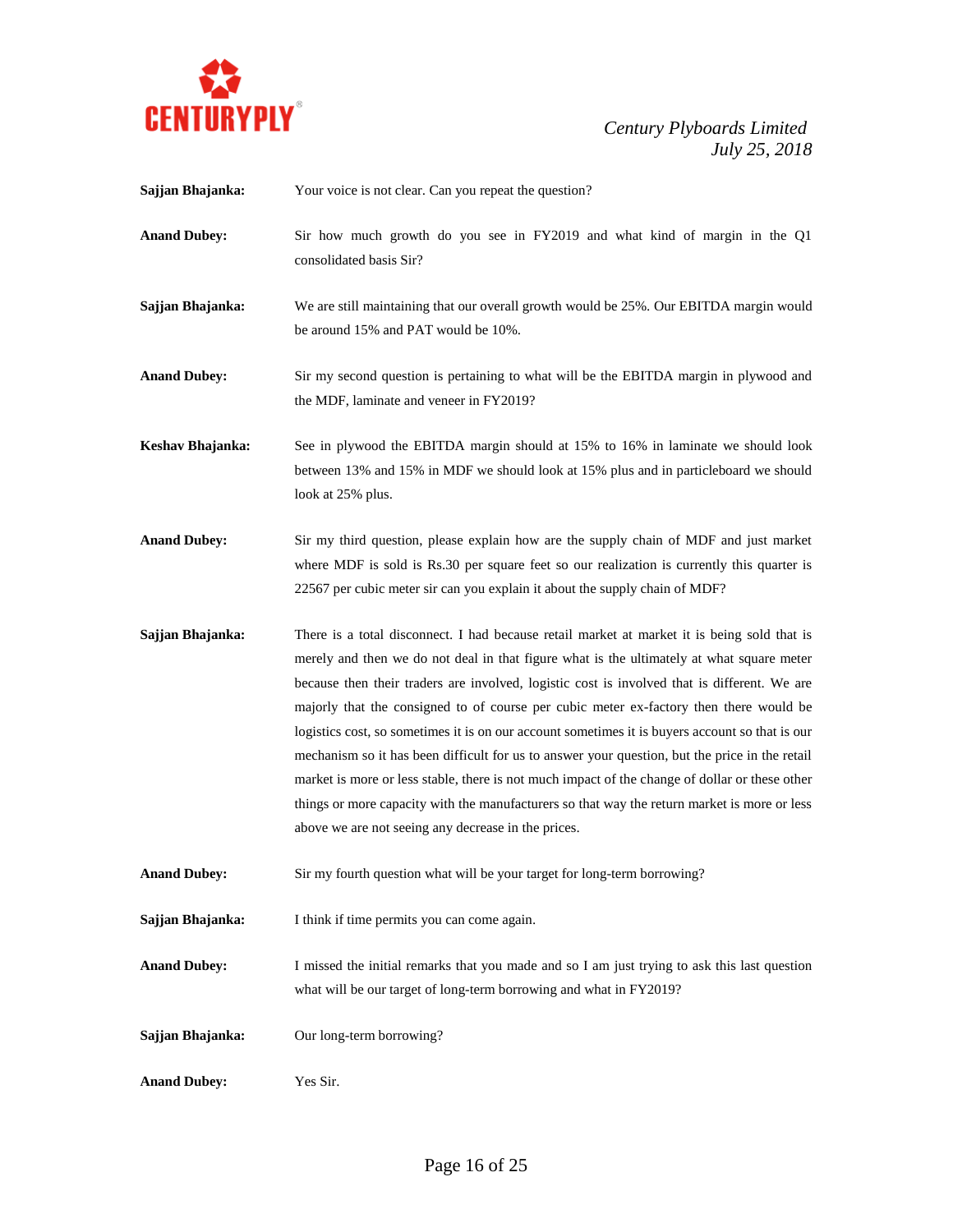

- **Arun Kumar Julasaria:** You can refer to our presentation where we speak on long-term borrowing projections. So watch the flow sheet you will find the details, complete details is there.
- **Anand Dubey:** Thank you.

**Moderator:** Thank you. The next question is from the line of Akshit Gandhi from Kotak Mutual Fund. Please go ahead.

- Akshit Gandhi: Thank you for taking my question. Just two things from my side see we understood that one of the competitors faced a lot of volume challenge in MDF last quarter because of not participating in the discount schemes recently channel checks have indicated that they have taken a 6.5% pricing cut so I remember Keshav's comment that if the pricing remain stable then we can achieve 15% EBITDA margin so does that factor in this reason 6.5% pricing cut or there will be an additional pressure?
- **Sajjan Bhajanka:** You see I think in more of time last quarter any deduction on this as I said that there would be some more cut and actually that cut has happened and that has been already taken in to the system. So right now whatever you are seeing could be logged up on, there can be some change in Southern India we talk about the green new plant in Southern India so we expect the prices in Southern India to go down a little bit maybe 5% and the 6% now in Southern India only we do not expect much of cut in Northern India now, but if it is goes down.
- Akshit Gandhi: I understand. How much of our current volumes we sell at the southern market or it is completely sold in the northern market only?
- **Sajjan Bhajanka:** Right now we are selling about 70% in Northern India about may be 10% in Southern India some 4%, 5%, 7% in Eastern India, 4%, 5% in Western India like that we expect our Southern India to further go down a little bit or maybe totally stop, it may stop but that I am sure will be the consumed into either Eastern India because Eastern India they totally to take it market there is no problem and some part of in to India so that would be an issue because we are going to take small value going into Southern India.
- Akshit Gandhi: Sure and I remember I am just reconfirming Keshav indicated the plywood margins for the full year will be 15% to 16% at a broader level right.
- **Keshav Bhajanka:** 15% to 17%.
- **Akshit Gandhi:** This commercial veneer volumes, which have come down to 5170 cubic meters what should be the run rate for that going forward?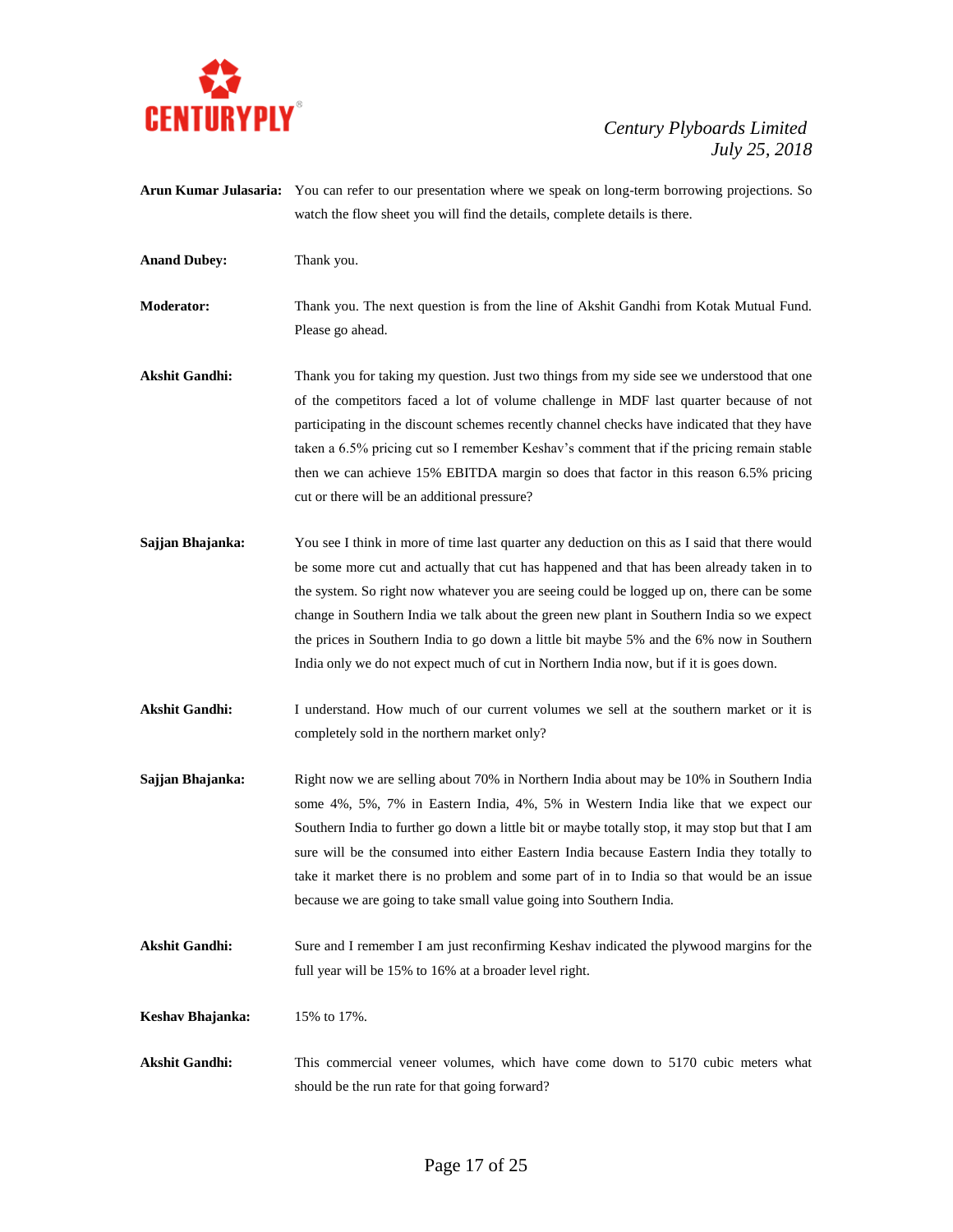

- **Sajjan Bhajanka:** See that business you see every country is now stocking export of loss we are still getting some loss from Solomon Island so we are getting some loss but still even that is also growing up now. We expect the business see either stay of this or maybe go further making it down it will nether stop probably putting it but it is there is a time when there is probably putting 10 times or 20 times for this. So this business is not very sizable business in to our whole portfolio also now. I do not think going ahead we will see this business growing at all it will certainly diminish.
- Akshit Gandhi: And one last thing from my side I did see that you brought down the buyers credit and commented that going forward the forex losses will be quite lesser so what kind of a run rate we should expect for the forex losses Sir, which was I think 12, 14 Crores this quarter what could be the run rate at the current currency levels?
- **Sajjan Bhajanka:** In fact as we said, to derisk also we have derisk ourselves and apart from this we have restated our line to 68-acres, so we have carried our liability to this quarter is the 8868.58 we once we achieve and is intent that we will be anymore sharp adverse reaction on account of rupee depreciation. So we may not have a gain but I do not expect there may be any further hopes but we can appreciate that anticipating this thing is something very difficult. Maybe another angle to this like most of our outstanding forex liability is of the capital measure like ECB for MDF plant, for particleboard plant, for Kandla plant, for our corporate of this so this is of the long-term so that way if any impact is there partially it would be capitalized or go for the capital. So on the working its impact only there and now already it is at 59 or 60 only so we do not foresee the rupee depreciating very sharply beyond this point.
- **Arun Kumar Julasaria:** In fact as Sir said with the long-term liability, we have that loss is more realized it is in margin also.

**Akshit Gandhi:** Thank you.

**Moderator:** Thank you. The next question is from the line of Balvinder Singh from Canara HSBC Insurance. Please go ahead.

- **Balvinder Singh:** Thanks for the opportunity. What is the targeted capacity utilization that we are making on the MDF side for this year FY2019 and what is the price differential between the current brands and also in the imported MDF currently?
- **Keshav Bhajanka:** I think the price difference part we have elaborately discussed and for the capacity utilization this year our target is to reach 80% around.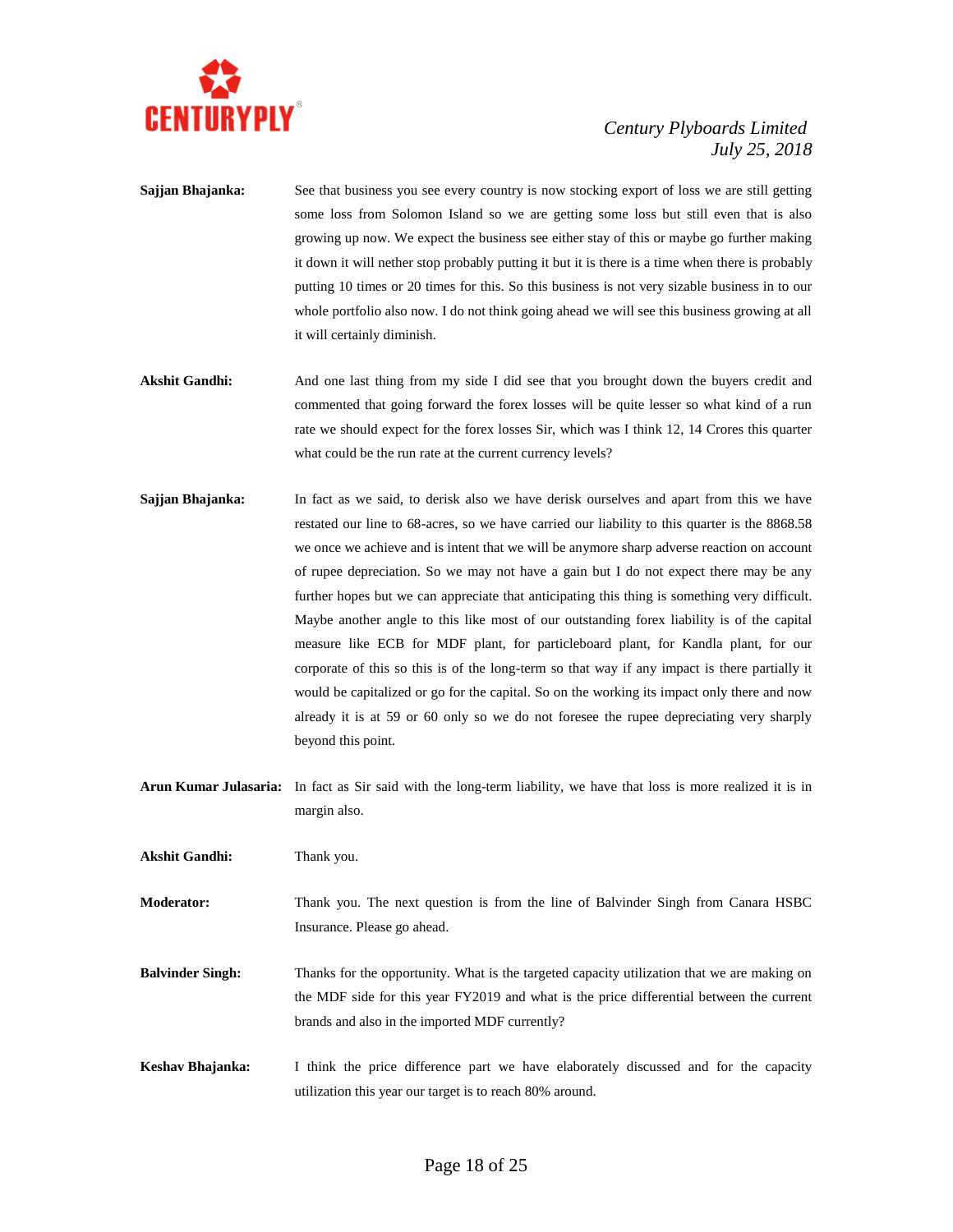

- **Balvinder Singh:** Secondly given that we have seen a sharp reduction in the prices of MDF and there would be a sharp decline in the targeted ROE, ROCE of the MDF business that we had anticipated say two years, three years back at the time of setting up the MDF capacity. So now how at this point of time given that we have seen most of the price reduction that has already happened in the market what is the sustainable ROE, ROCE that we are looking in this business going forward?
- **Sajjan Bhajanka:** Now it is a transitory face and a lot of things are changing in the market if this would not been like this then there would have been very niche propagation, prior to our entering this field the existing player then they were making very good profit and their EBITDA needs to be 35%, 40% and making good profit. So now to some extent this super profit is no more existing, but because for us the new capacity but all the existing players they have also got new capacity, like Green. Their earlier capacity was 600 where they had a depreciated plan but now they have grown another capacity of 1200 similarly Action they early put to an 500 but they have brought another capacity of 700 so that way more or less all the players all three large players they are equally placed. The challenges and the opportunities to them are at par, so I think things would stabilise fast.
- **Sajjan Bhajanka:** Also, I would like to add at 15% EBITDA margins, which our perception is that we have stated that point, the ROCE is going to be well in the double-digits. I think our ROCEs will not dip below 12%.
- **Arun Kumar Julasaria**: In fact by thumb rule EBITDA margins ROCE figures in this business. So if EBITDA margins is around 15% ROCE will be around that and EBITDA margin figures.
- **Balvinder Singh:** And this you had anticipated almost around close to 25% to 28% in two or three years back when we had decided to set up the capex, right?

**Arun Kumar Julasaria**: I was saying that in the results the thumb rule EBITDA margin is ROCE. ROCE is hovering around EBITDA margin figures. Your second question was I think about improvements in profitability?

- **Balvinder Singh:** Initially, we had anticipated a kind of ROCE we had targeted around 25% to 30%. Now that stands at 14%?
- **Sajjan Bhajanka:** Now it still reduced and this strategy we think it is temporary because there would be always a situation disparity between demand and supply so now like everybody, all the new players are discouraged bringing new capacity like the new units and all, say after a year or so, again this will create some short supply in the market, so the opportunity on these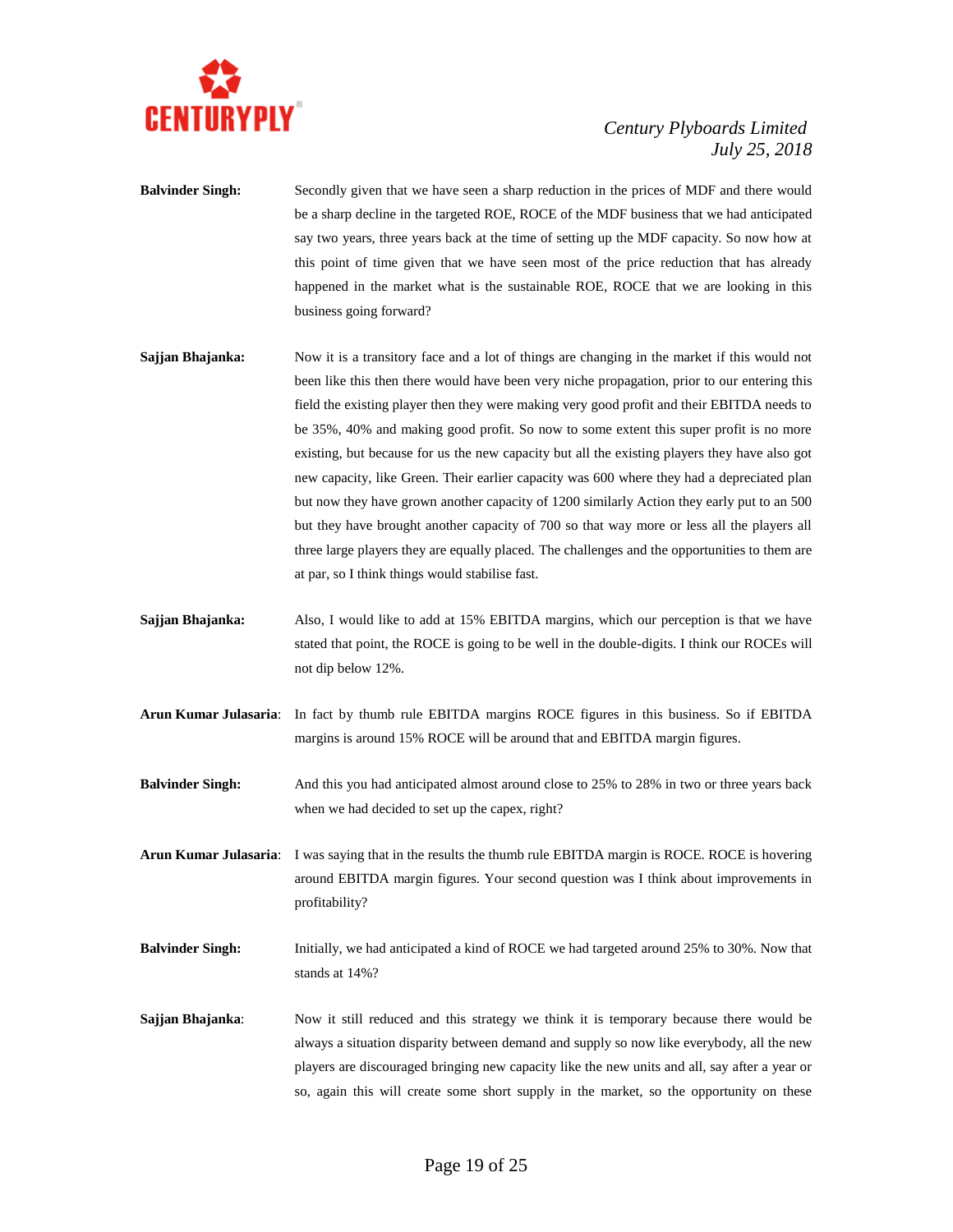

oversupply is part of free economy so this play its role. So now we cannot expect 30% plus EBITDA. It will be at par with the plywood, like 15% to 16% what EBITDA we have in plywood, 17% would be maintained for this.

**Balvinder Singh:** Thank you.

**Moderator**: Thank you. The next question is from the line of Sneha Talreja from Edelweiss. Please go ahead.

**Sneha Talreja**: Good evening Sir. Thanks a lot for taking my question. Sir, first question is related to the tax rate. Why are we seeing the tax rate of 28% this quarter? I mean it is quite a lot on the higher side versus our guidance?

- **Arun Kumar Julasaria**: As I said in my opening remark, why tax rate is high. In this year it is high because one of our Assam unit which was exempted till last year has seen no more exempts, but we had setup another unit in Assam which I think is exempted for eight more years. And the capacity in that unit still can be ramped up that is why the tax rate in this quarter is higher. So slowly and slowly when the opportunity in that unit will ramp up, the tax rate will come down. So it will come down from 28%. I cannot say what the exact figure will be but it will start to come down.
- **Sajjan Bhajanka**: Madam, our Guwahati unit was exempted, the first unit in Guwahati which seems to be exempted anymore and we have set up a second unit in Guwahati in March 2017. So that is now kicking up the profitability and with the increased productivity that will make more volumes, more profit so that will continue to our exempted profits and anyway we have to take 21% around that EBITDA that is net so financial outgo will be 21% and this time also outgoing probably is 21% because we have lot of MAT credit, so there would not be any cash outgo, it will be confined to 21% from this year income.

**Sneha Talreja:** Second question actually would be sort of a repeat question, you have already answered that exports have not done that well in the laminates division and domestic growth has been higher. Can you just quantify the same, how much we would have seen in exports and how much would be domestic growth for laminates?

- **Keshav Bhajanka:** In terms of domestic our growth has been close to 25% and exports our growth has been...
- **Sneha Talreja**: Sir I did not get the exports figure?
- **Keshav Bhajanka**: 7%.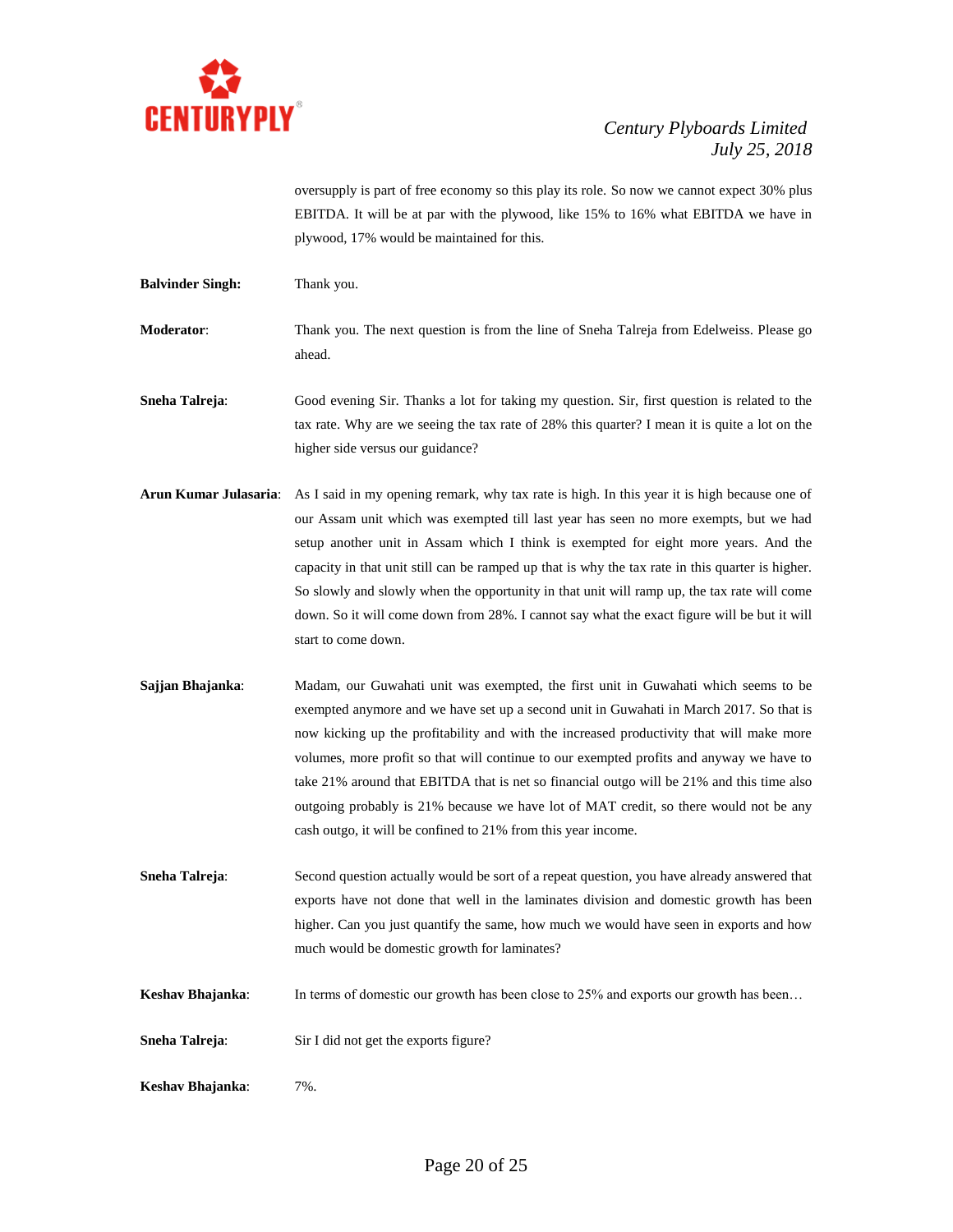

**Sneha Talreja:** 7%, Sir one last question from my side, it is more or less related to the MDF pricing? Can you just state that where does our pricing stand vis-à-vis the Action or Greenlam in the market today because that we have taken somewhere about 5% price cuts? **Sajjan Bhajanka:** It is in between Green and Action, there is around 4% to 5% difference. So we have kept it in the middle of that around 2% below Green and 2% above Action. **Sneha Talreja**: When was the last price you would have taken by us? **Sajjan Bhajanka**: Price last revised was in April. **Sneha Talreja:** Even for the competitors that was the same? **Sajjan Bhajanka**: Yes. **Sneha Talreja:** Thanks. I will get back in queue. **Moderator**: Thank you. The next question is from the line of Dheeresh Pathak from Goldman Sachs. Please go ahead. **Dheeresh Pathak**: Thank you Sir. MDF volume growth for the industry for this quarter what is the estimate? **Sajjan Bhajanka:** For the industry? **Dheeresh Pathak**: Yes. **Sajjan Bhajanka:** Our capacity I can tell you that now present capacity is around 4400 cubic meter per day. So this reports to the new plants of around 1800 capacity and another 2000 is the new capacity being produced in the last two to three months. So that will take time to stabilise, so at the moment we can expect maximum the new capacity would be operational at 30% to 40% level and then the old capacity again is similar, around 2000 cubic meter per day. So that capacity is now I think running at overall may be 70% to 75%. The total capacity would be around 20% or may be 65% to 70%. **Dheeresh Pathak**: Okay, but still did not answer my question. I was looking exactly for the industry volume growth number, if you have some estimate? **Sajjan Bhajanka**: We do not have that. **Dheeresh Pathak**: Last year if I have to take an estimate, like FY2018 what was the industry volume growth?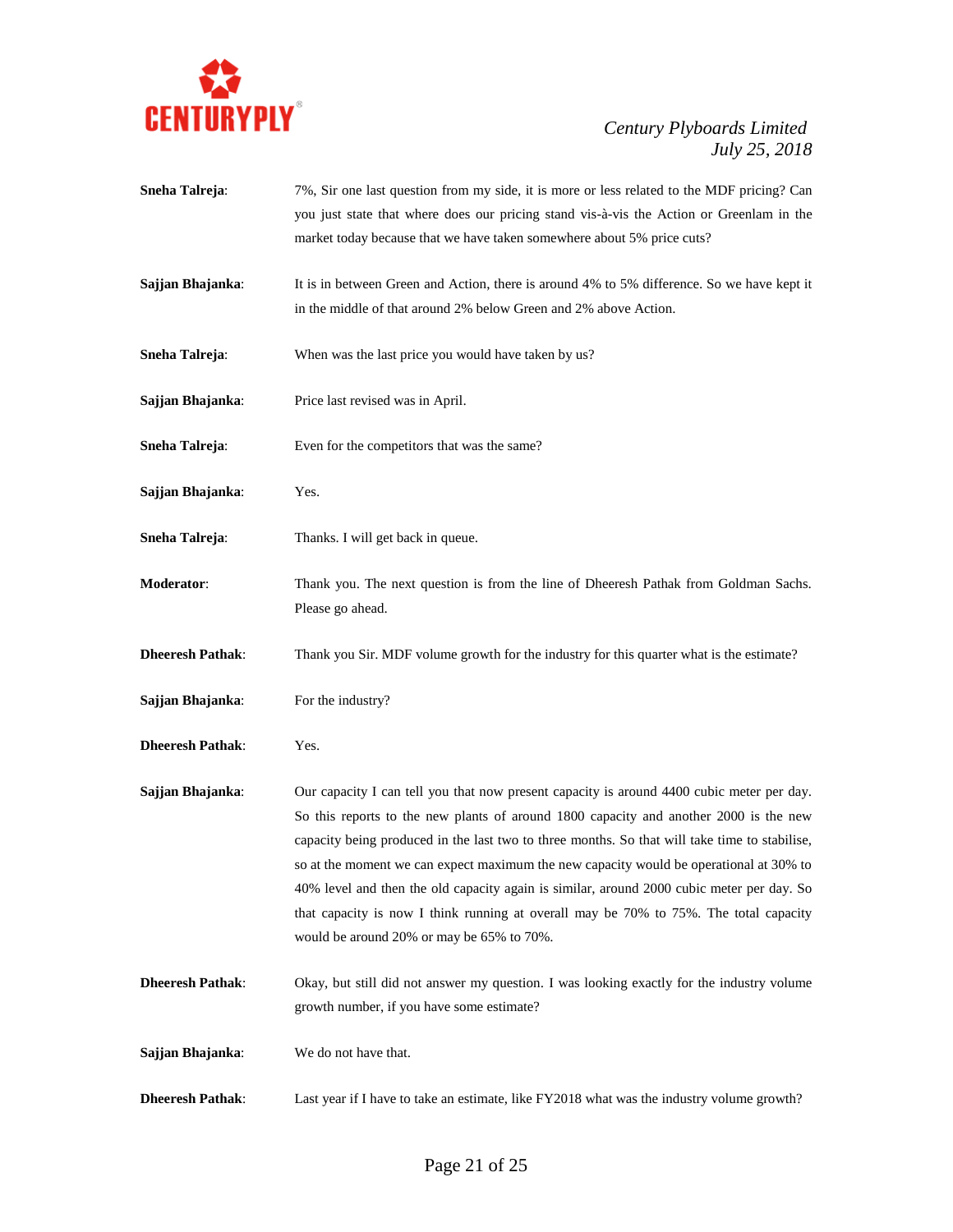

- **Keshav Bhajanka**: No. Tentatively the industry has been growing by close to 20% plus for the past few years actually. Well due to the fact that unorganised data, or the import data is not available it is very difficult to quantify. Still I think you can take a benchmark of 20% growth in the industry.
- **Dheeresh Pathak:** So growth has not slowed down, it is the capacity that has come up and therefore prices have corrected?
- **Keshav Bhajanka**: Definitely. That is right.

**Dheeresh Pathak**: Laminates you said that export business, you could not participate and therefore profits were impacted. Can you just explain that why you could not do export business?

- **Keshav Bhajanka**: In terms of certain moulds that we are doing exports we take certain profits and because of that the overall sales was low and those moulds are being refurbished and has come back. So from this quarter onwards we will be able to increase the exports of lam.
- **Dheeresh Pathak:** So FY2018 what was the export volumes in laminates, total volumes you gave?

**Keshav Bhajanka**: Exact volume data I do not have. I hope I can share that with you.

- **Dheeresh Pathak:** Next question is forex exposure, so the mark-to-market on the forex debt that is directly taken into balance sheet, right. That does not come under P&L?
- **Sajjan Bhajanka**: Yes.

**Dheeresh Pathak**: I am looking at slide 22 where it is forex exposure, my question is that whatever mark-tomarket on forex debt that happens that you are taking directly to balance sheet and you are not expensing in the P&L?

- **Arun Kumar Julasaria**: The impact of that is coming to the profit and loss account and then it is taken to balance sheet. We have to restate our balance sheet on the basis of revolving master credit. Whatever was the mark-to-market impact for the quarter that has been factored in the profit and loss account and liability in the next quarter.
- **Dheeresh Pathak**: Okay, but is it tracked in other comprehensive income, which is after the PAT, or is it taken in this period?
- **Arun Kumar Julasaria**: No, part of this is taken in borrowing cost as per the requirement of the accounting standard and part of this is taken in forex loss, which goes into EBITDA.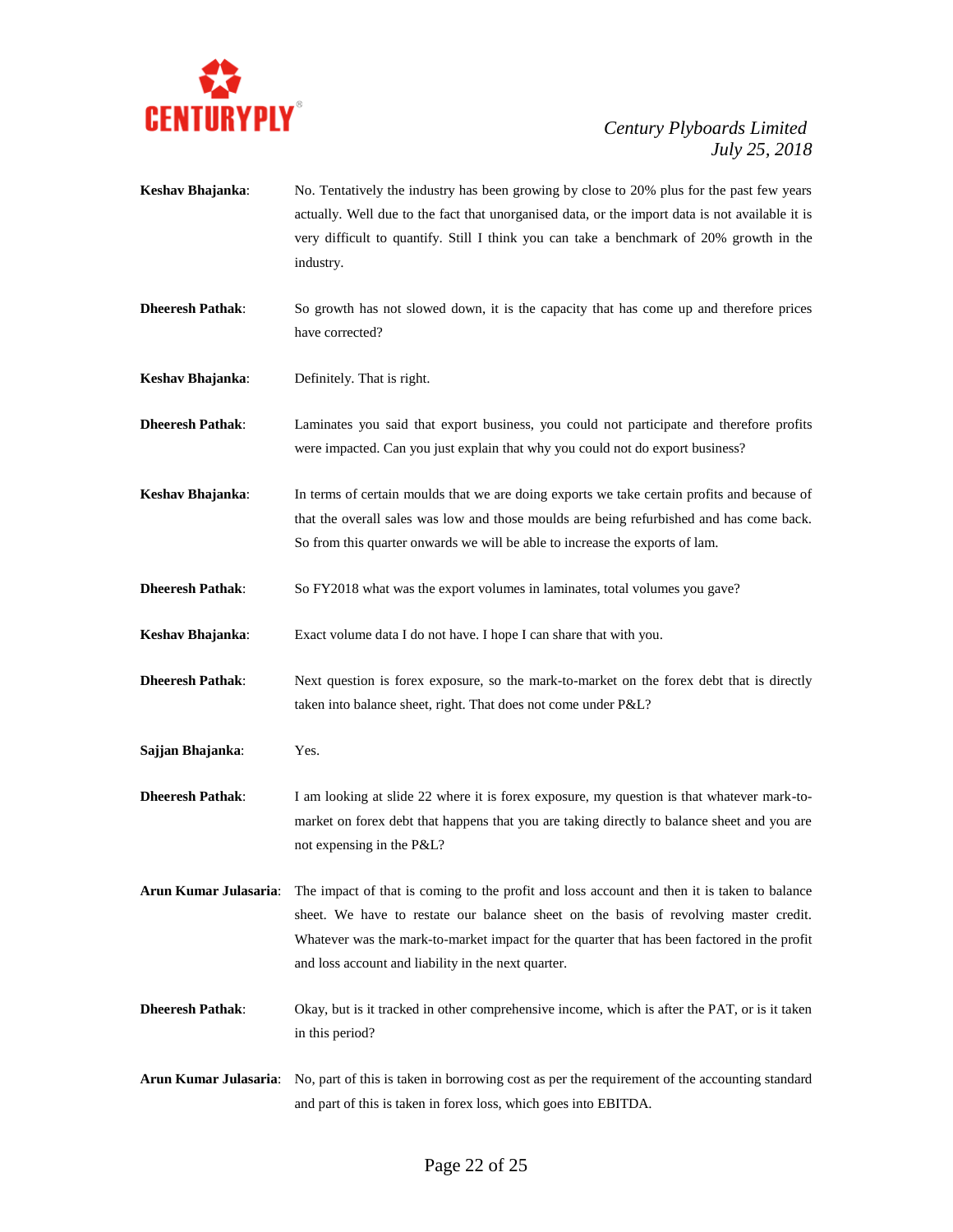

**Dheeresh Pathak**: Okay. Sir, total if you see at the end of March 2018, you had total USD exposure of \$45 million and if rupee is depreciated by about Rs.5 or so, so you should have an impact of more than 13 Crores. You should have had like some 22 Crores?

**Arun Kumar Julasaria**: No, in between, lots of payments were made. This is the closing figure.

**Dheeresh Pathak**: Okay. Sir, what is the reason for change in the depreciation policy and what policy are you using for tax purposes?

- **Arun Kumar Julasaria**: For tax purposes we have no choice. We have to apply on income tax rates, but in case of providing depreciation in books is as per Company's Act. We have choice of straight-line method and WDV. Earlier we were following the WDV but we found that since our new projects are coming there if we provide depreciation in WDV basis initial depreciation is too high, and depreciation will slowly come down. So initially the total figures are completely distorted. So we found early our business was as per plan, so it was not that good. Now new are coming with the capex, which are capex intensive projects. So in order to give correct picture we found it as very good that we should change from WDV to straight-line method.
- **Dheeresh Pathak:** Okay. For tax we still use WDV, right because that is still beneficial?
- **Arun Kumar Julasaria**: For tax purpose there is a separate process, which are WDV but they have no connection with the depreciation that we provide in the books.
- **Dheeresh Pathak**: Understood. Last question Sir, commercial veneer that you have shown in the slide 7 that used to be 180 Crores to 200 Crores revenue number that is now down to an annualized run rate of less than 100 Crores, so what is the profitability in this business when you were doing about 180 Crores in FY2017 what was the sort of EBITDA margin that you were making in this?
- **Sajjan Bhajanka:** I have already explained that face veneer is while our units have produced or the 14-size veneer while mainly for raw material security, face veneer while never, if I never have profit center the decrease in volume has contributed to the profit of the plywood segment because your faced veneer was in the plywood segment. So independently it was not a profit center. It was only surplus material, non-veneer material were being disposed off so market was producing faced veneer mainly the purpose of that to meet our own requirement of face veneer.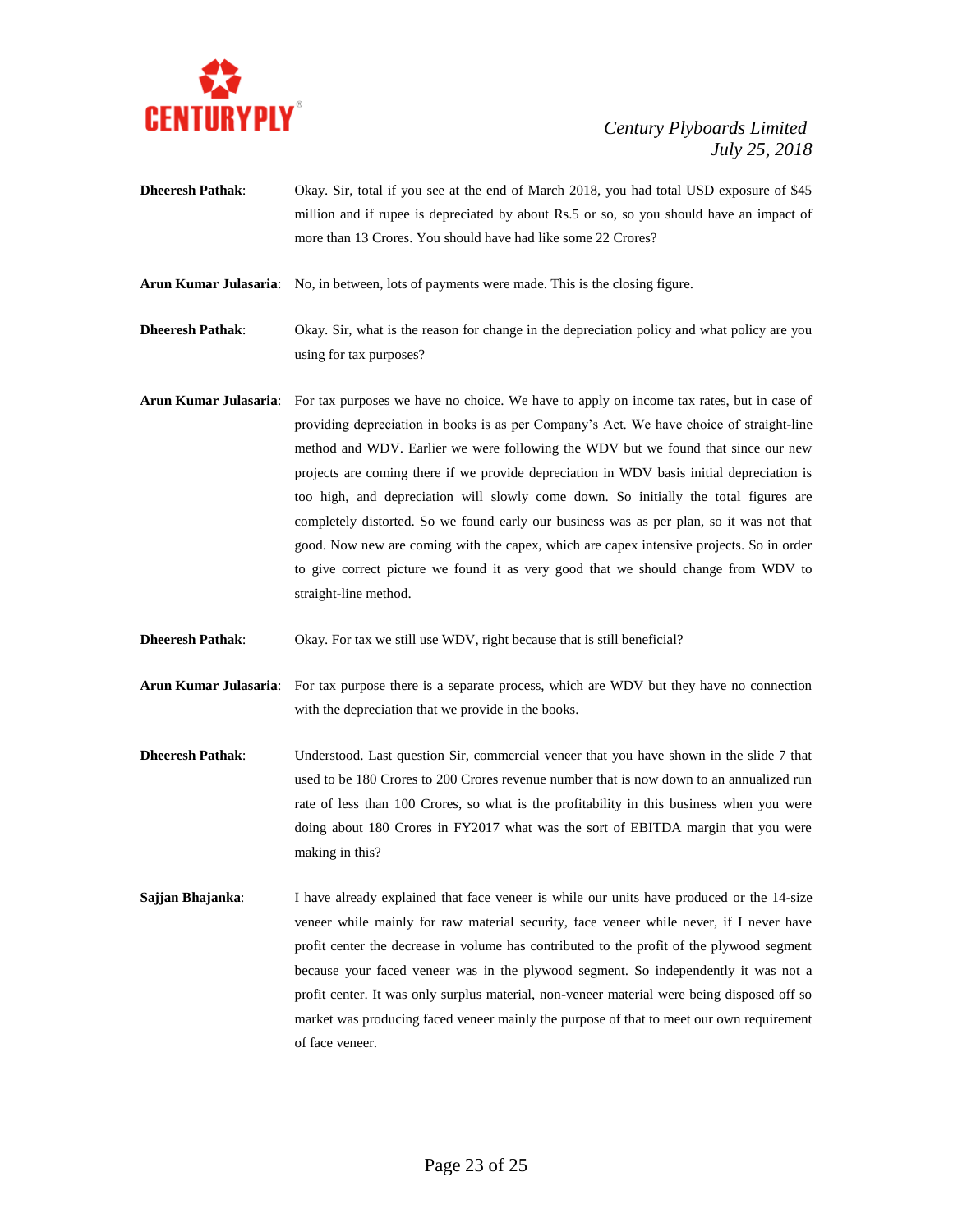

- **Dheeresh Pathak:** So if I understand you correctly, on slide 7 if you see in FY2017 you are showing 184 Crores of revenue from commercial veneer, you are saying this was sold as a no profit, no loss, so you did not make any money on this 184 Crores that you did in FY2017?
- **Keshav Bhajanka**: Let me clarify this. In case of commercial veneer what used to happen is it was no loss the A grade and the B grade which was used by us for our internal consumption and the scheme B grade to be sold into the market by way of byproducts. So while we did not make any money in the deal on the AMT story, our range were subsidize because we had put it together in our own unit, so this is a possibility within our plywood division; however, now we have switched over to faced veneer within the plywood division, so we had a saving there, and due to the same the adverse effect of the commercial veneer division has no impact on our overall profitability. Earlier the commercial veneer division would subsidize the rates of higher faced veneer in plywoods because of this faced veneer plywood expenses have come down because of the change in the nature of imports.
- **Dheeresh Pathak**: Thank you.
- **Moderator**: Thank you. The next question is from the line of Yash Agarwal from Crest Capital. Please go ahead.
- **Yash Agarwal:** I just had one question, what will be the depreciation for the full year, an estimate?
- **Arun Kumar Julasaria**: It will be 4x you can say. So 4x of 1Q you can say.
- **Yash Agarwal**: So Rs40-50 Crores.
- **Arun Kumar Julasaria**: Yes unless you make substantial additions in the current year, which we have not planned so it will be 4x.
- Yash Agarwal: So it will be annualized, right of the Q1 number, approximately?
- **Arun Kumar Julasaria:** Yes 1Q figure was Rs10.83 Crores in the Q1. So it will be near about Rs45 Crores or something.
- Yash Agarwal: Thank you so much.
- **Moderator**: Thank you very much. That was the last question. I now hand the conference over to the management for their closing comments.